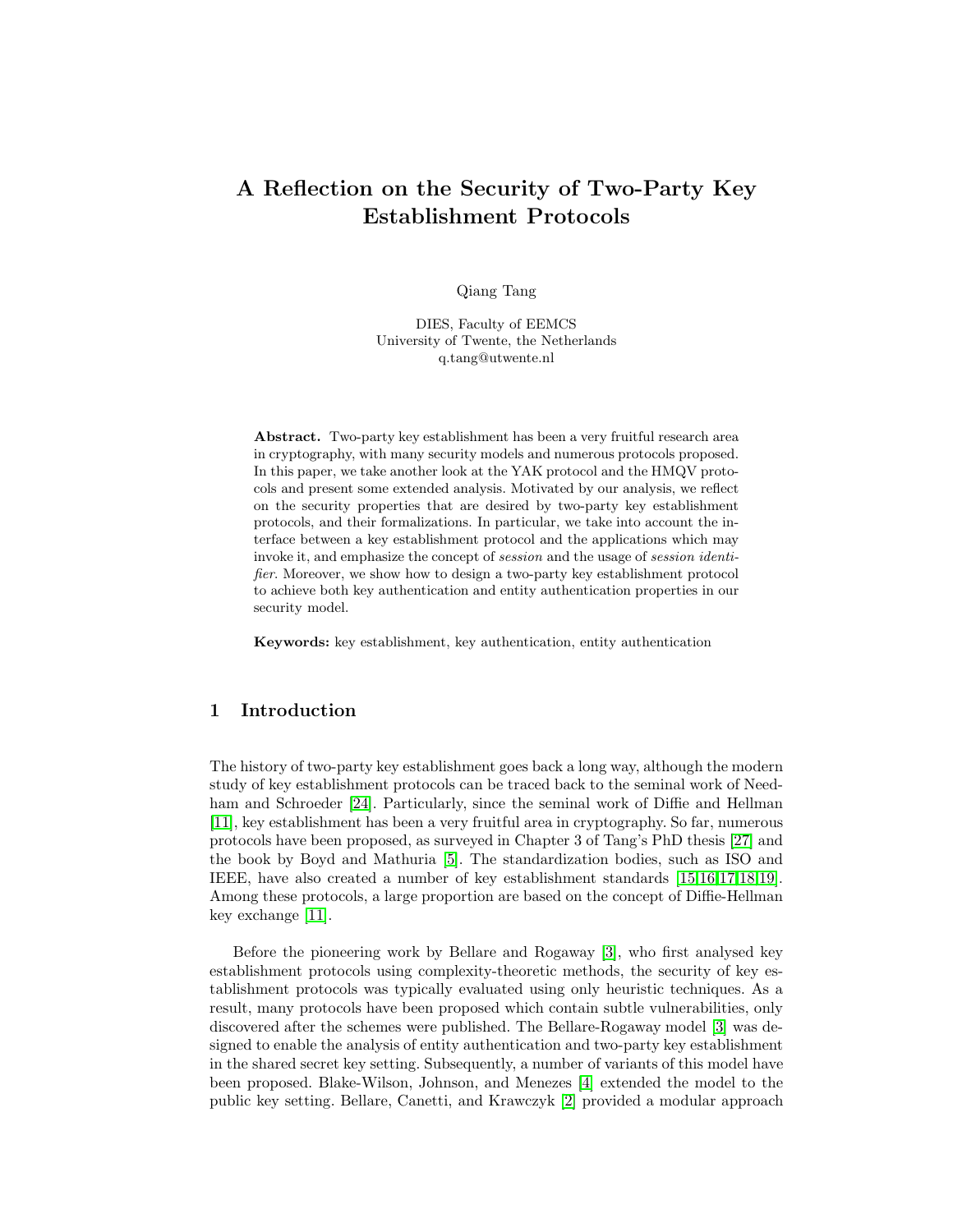for the construction of authenticated key establishment protocols. They also proposed the first simulatability-based security model for key establishment. Shoup [\[25\]](#page-17-3) refined the simulatability-based security model and proposed a model which works under three different corruption assumptions. Later, Bellare, Canetti, and Krawczyk [\[2](#page-16-8)[,6\]](#page-16-9) further extended the concept, and proposed another security model for two-party key establishment protocols in the universally composable security framework. Hitchcock, Boyd, and Nieto [\[14\]](#page-16-10) optimised the Bellare-Canetti-Krawczyk model. A number of papers have been devoted to discussing the validation of, and relationships between, these various security models, e.g. [\[7,](#page-16-11)[8](#page-16-12)[,9\]](#page-16-13).

## 1.1 Motivation and Contribution

In the literature, there have been a lot attacks on two-party key establishment protocols. Some of them are feasible because the target protocols lack rigorous security analysis, while others are feasible because they fall beyond the security model or are carried out in some unperceived execution scenarios. Motivated by some recent attacks against the provably secure HMQV protocols [\[13\]](#page-16-14), we consider it to be an interesting task to reflect on the security of two-party key establishment protocols.

In this paper, we revisit two-party key establishment protocols, which exploit asymmetric key cryptography for security guarantees. This category of two-party protocols is of interest to us, because it provides better scalability than the category of protocols using symmetric key cryptography for security guarantees while provides stronger security than the category of protocols using passwords for security guarantees. Specifically, our contribution can be summarized as follows.

- 1. First, we take another look at the YAK protocol proposed by Feng [\[13\]](#page-16-14) and HMQV protocols [\[20](#page-17-4)[,21\]](#page-17-5) and present some extended analysis. In particularly, we show that, contradicting Feng's claim, the YAK protocol does not achieve forward secrecy. The YAK protocol and the HMQV protocols do not achieve unknown key share resilience in some execution scenarios. In addition, we show that the 3-pass HMQV protocol is vulnerable to a key compromise impersonation attack, when the adversary has access to a user's long-term and short-term private keys.
- 2. Second, we re-examine two-party key establishment protocols from a number of aspects: the workflow, the involved secrets, the interface with invoking applications. In particular, we emphasize that the invoking application should provide application identifier to the key establishment protocol, which should return a (session identifier, session key) pair. To our knowledge, such extended examination has not been done in the literature of two-party key establishment protocols.
- 3. Third, we categorize the security properties into two categories, namely key authentication and entity authentication, and formalize them accordingly. The key authentication property guarantees that only the intended user is capable of computing a session key, while the entity authentication property guarantees that the intended user has actually involved in a session. Both properties are crucial for enabling a security service by running a key establishment protocol. Most existing attack scenarios have been covered in our security model.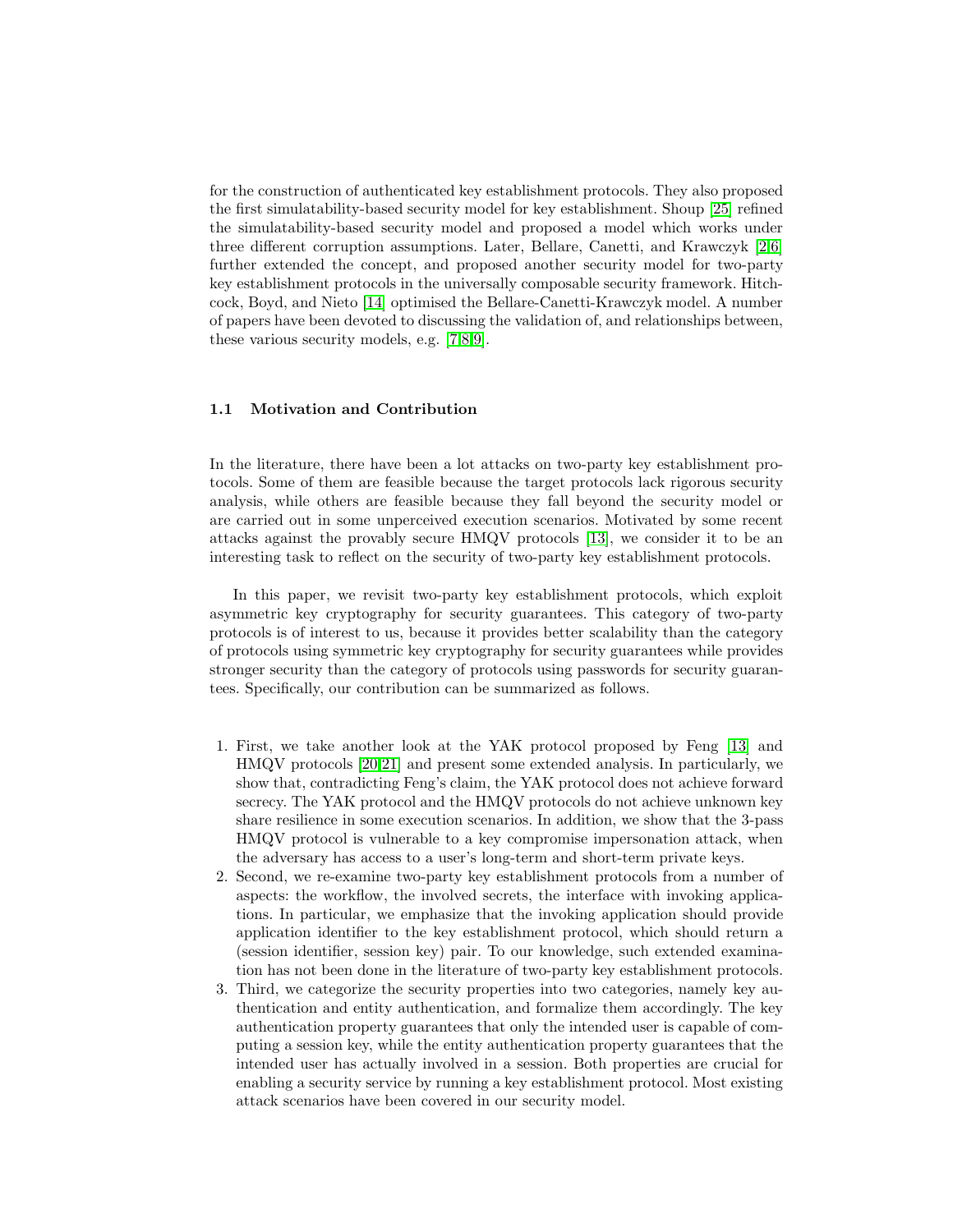4. Last, we present a two-party key establishment protocol which achieves both key authentication and entity authentication properties in our security model.

Arguably, by requiring the underlying applications to adopt some extra security mechanisms, a protocol proven secure in any existing security model could possibly achieve the same level of security in practice as a protocol proven secure in our security model. However, we believe it is important to use a comprehensive security model without relying on the underlying applications.

#### 1.2 Organization

The rest of the paper is organised as follows. In Section [2,](#page-2-0) we analyse the YAK protocol and the HMQV protocols. In Section [3,](#page-7-0) we look at different aspects of two-party key establishment protocols. In Section [4,](#page-10-0) we categorize the security properties for two-party key establishment protocols and formalize them. In Section [5,](#page-14-0) we present a two-party key establishment protocol which is secure in our security model. In Section [6,](#page-15-0) we conclude the paper.

# <span id="page-2-0"></span>2 Review of YAK and HMQV

Throughout the paper, we use  $x \in_R X$  to denote that x is chosen from the set X uniformly at random, and use  $x||y$  to denote the concatenation of x and y.

#### 2.1 Review of the YAK Protocol

The YAK protocol, proposed by Feng [\[13\]](#page-16-14), is a two-party key establishment protocol. Note that this protocol has not been rigorously analysed in a security model. Let Alice and Bob be two users who trust TTP in common. The algorithms are defined as follows.

- 1. System Setup: Alice and Bob agree on a group  $\mathbb G$  of prime order q, a generator q of G, and a hash function H. Alice selects  $a \in_R \mathbb{Z}_q$  as her private key. Alice sends  $g^a$  to the TTP with a proof about her knowledge on a, and receives a certificate on her public key  $g^a$  from the TTP if the proof is valid. The proof of knowledge is a non-interactive protocol described in [\[23\]](#page-17-6), defined as follows.
	- (a) Alice sends  $X = g^a$  and {Alice, OtherInfo,  $V = g^v, r = v a \cdot h$ } to the TTP, where  $v \in_R \mathbb{Z}_q$ ,  $h = H(g, V, X, "Alice", OtherInfo),$  and OtherInfo includes some auxiliary information.
	- (b) The TTP checks X has the prime order q and  $V = g<sup>r</sup> X<sup>h</sup>$ .
	- In a similar way, Bob generates his private key  $b \in_R \mathbb{Z}_q$  and obtains a certificate on his public key  $g^b$  from the TTP.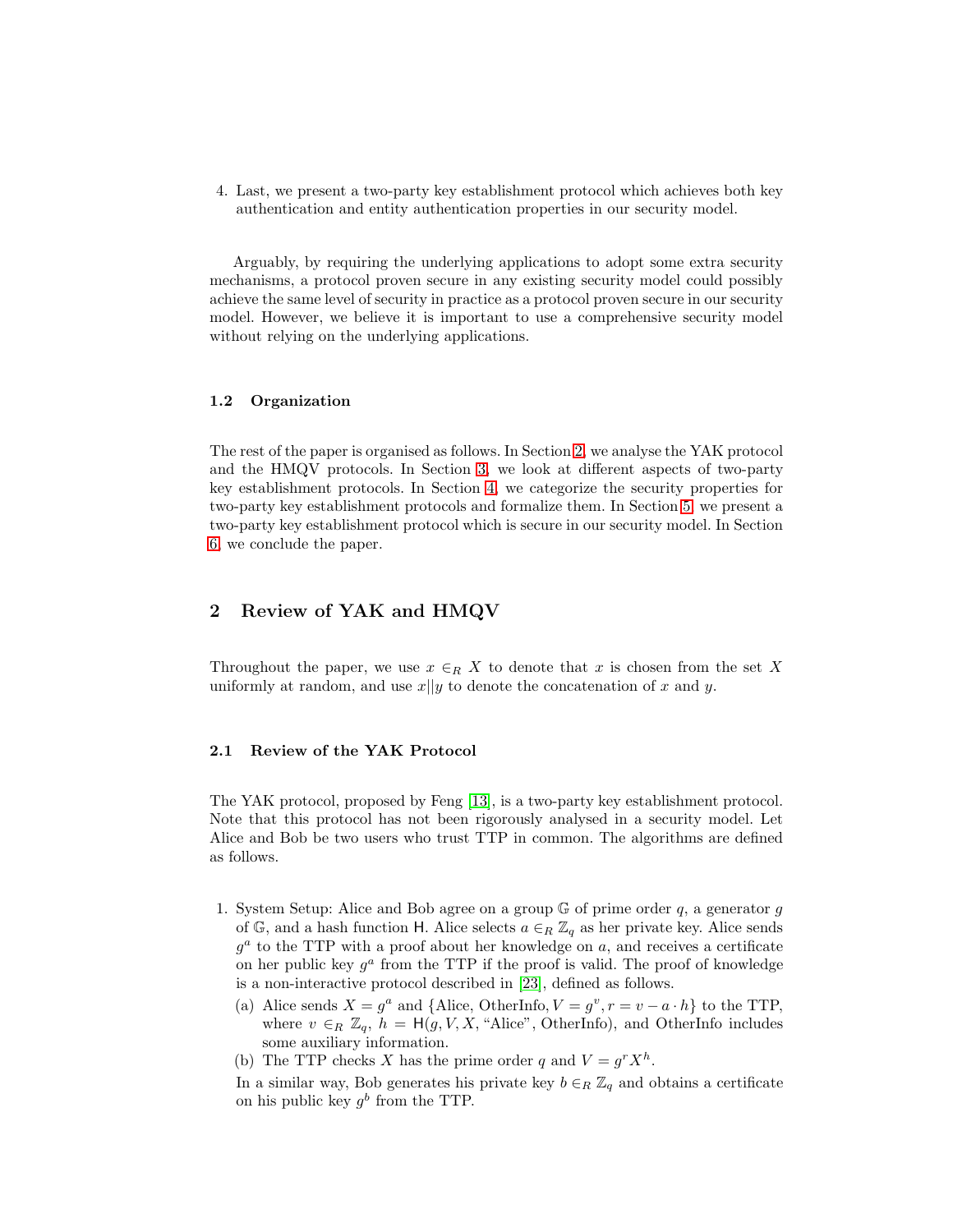- 2. Key establishment: The key establishment protocol is as follows.
	- (a) Alice selects  $x \in_R \mathbb{Z}_q$ , and sends  $g^x$  and  $prf_1$  to Bob. The  $prf_1$  is a proof of knowledge of  $x$ , where

$$
prf_1 = \{ "Alice", OtherInfo_1, V_1 = g^{v_1}, r_1 = v_1 - x \cdot h_1 \},
$$
  

$$
v_1 \in_R \mathbb{Z}_q, h_1 = H(g, V_1, g^x, "Alice", OtherInfo_1).
$$

In the meantime, Bob selects  $y \in_R \mathbb{Z}_q$ , and sends  $g^y$  and  $prf_2$  to Alice. The  $prf_2$  is a proof of knowledge of y, where

$$
prf_2 = \{ \text{``Bob''}, OtherInfo_2, V_2 = g^{v_2}, r_2 = v_2 - y \cdot h_2 \},\
$$

$$
v_2 \in_R \mathbb{Z}_q, h_2 = \mathsf{H}(g, V_2, g^y, \text{``Bob''}, OtherInfo_2).
$$

OtherInfo<sub>1</sub> and OtherInfo<sub>2</sub> include some auxiliary information.

(b) If Alice accepts Bob's proof, she computes the session key as  $H((g^y \cdot g^b)^{a+x})$ . Similarly, if Bob accepts Alice's proof, he computes the session key as  $H((g^x \cdot$  $(g^a)^{b+y}$ ).

Vulnerability against forward secrecy. From the description, we note that the key establishment protocol is one round and the proof of knowledge of ephemeral private key is non-interactive. In addition, Bob is not required by Alice to prove his knowledge of the long-term private key b. This results in the fact that, in a session, an adversary can select  $r \in_R \mathbb{Z}_q$ , and send  $g^r$  and  $prf_2$  to Alice. The  $prf_2$  is a proof of knowledge of  $r$ , where

$$
prf_2 = \{ \text{``Bob''}, \text{OtherInfo}, V_2 = g^{v_2}, r_2 = v_2 - r \cdot h_2 \},
$$
  

$$
v_2 \in_R \mathbb{Z}_q, h_2 = H(g, V_2, g^r, \text{``Bob''}, \text{OtherInfo}_2).
$$

Clearly, Alice will accept the adversary's message and generate a session key  $K =$  $H((g^r \cdot g^b)^{a+x})$ . Consequently, we have the following attack scenario.

Suppose Alice has initiated the key agreement process to generate a session key to send Bob some data M. Then, after the key establishment process successfully finishes, Alice may just send  $\mathsf{Encrypt}(M, K)$  to Bob and end the session afterwards, where Encrypt is a symmetric key encryption algorithm. Later on, at any time, if the adversary can corrupt Bob's long-term private key, it can generate the same session key K and recover M.

In the above attack scenario, Alice has infact established a session key with the adversary, instead of with Bob who has actually not been involved at all in the key establishment process. Moreover, Bob is not able to compute  $K$  since he has no knowledge about the ephemeral secret  $r$ . This attack violates the forward secrecy property, as defined in Section [4.](#page-10-0) In fact, this attack coincides with Krawcyzk's statement [\[20,](#page-17-4)[21\]](#page-17-5) that 2-pass key establishment protocol authenticated via public keys and with no secure shared state previously established between the parties will be vulnerable to the attacks against forward secrecy.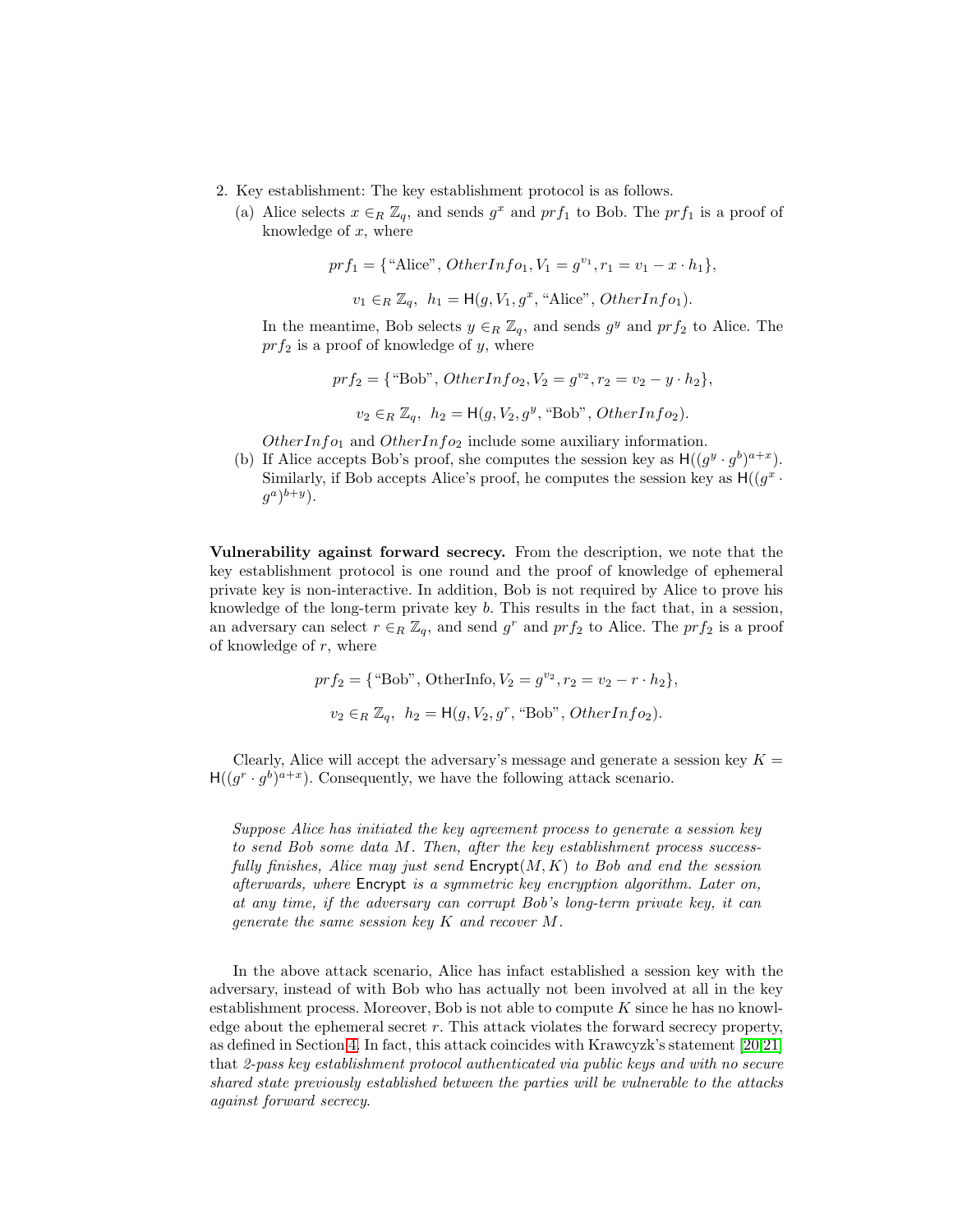Vulnerability against unknown key share resilience. Suppose Alice has two devices, say Laptop and Workstation, and two applications which result in communications between these two devices. Consider a scenario where the applications run the YAK protocol to establish session keys to protect the communications simultaneously. In the absence of attacks, the protocol executions will perform as in Fig. [1.](#page-4-0)



<span id="page-4-0"></span>Fig. 1. Concurrent Sessions of YAK

In more details, the four knowledge proofs, namely  $prf'_{i}$  ( $1 \leq i \leq 2$ ) and  $prf''_{i}$  $(1 \leq i \leq 2)$  are defined as follows.

- $p_r = \{ \text{Laptop}, OtherInfo'_1, V'_1 = g^{v'_1}, r'_1 = v'_1 x' \cdot h'_1 \}, where v'_1 \in_R \mathbb{Z}_q, h'_1 = h'_1 h'_2$  $\mathsf{H}(g,V'_1,g^{x'},\mathsf{Laptop},OtherInfo'_1).$
- $prf'_{2} = \{ \text{Workstation}, OtherInfo'_{2}, V'_{2} = g^{v'_{2}}, r'_{2} = v'_{2} y' \cdot h'_{2} \}, \text{ where } v'_{2} \in R$  $\mathbb{Z}_q$ ,  $h'_2 = H(g, V'_2, g^{y'},$  Workstation,  $\widehat{OtherInfo'_2}$ ).
- $p_{1} = \{ \text{Laptop}, OtherInfo''_{1}, V''_{1} = g^{v''_{1}}, r''_{1} = v''_{1} x'' \cdot h''_{1} \}, \text{ where } v''_{1} \in R \mathbb{Z}_{q}, h''_{1} = v''_{1} v''_{1} \cdot h''_{1} \}$  $H(g,V''_1,g^{x''},L$ aptop,  $OtherInfo''_1$ ).
- prf<sup>00</sup> <sup>2</sup> = {Workstation, OtherInfo<sup>00</sup> 2 , V <sup>00</sup> <sup>2</sup> = g v 00 <sup>2</sup> , r<sup>00</sup> <sup>2</sup> = v 00 <sup>2</sup> − y 00 · h 00 2 }, where v 00 <sup>2</sup> ∈<sup>R</sup>  $\mathbb{Z}_q$ ,  $h''_2 = \mathsf{H}(g,V''_2,g^{y''},$  Workstation,  $\tilde{O}$ ther $Info''_2$ ).

With respect to the above descriptions, we note that Laptop's proofs, namely  $prf_1'$ and  $prf''_1$ , are generated based on the same identity Laptop. Similarly, we note that Workstation's proofs, namely  $prf'_{2}$  and  $prf''_{2}$ , are generated based on the same identity Workstation. Therefore, an adversary can swap messages in the two concurrent sessions and mount an unknown key share attack. The attack is shown in Fig. [2.](#page-5-0)

It is straightforward to verify that Laptop's session 1 and Workstation's session 2 will compute the same session key, namely  $H((g^{x'} \cdot g^a)^{b+y''})$ . While, Laptop's session 2 and Workstation's session 1 will compute the same session key, namely  $H((g^{x''} \cdot g^a)^{b+y'})$ .

The consequence of the attack is that the adversary can swap messages in the two applications without being noticed. For example, if in application I, Laptop sends Encrypt $(M, K)$  to Workstation where Encrypt is a symmetric key encryption algorithm, then the adversary can forward it to Workstation in application II which will successfully decrypt the ciphertext. As a result, messages have been delivered to the unintended recipient applications, and this may cause subtle attacks depending on the applications.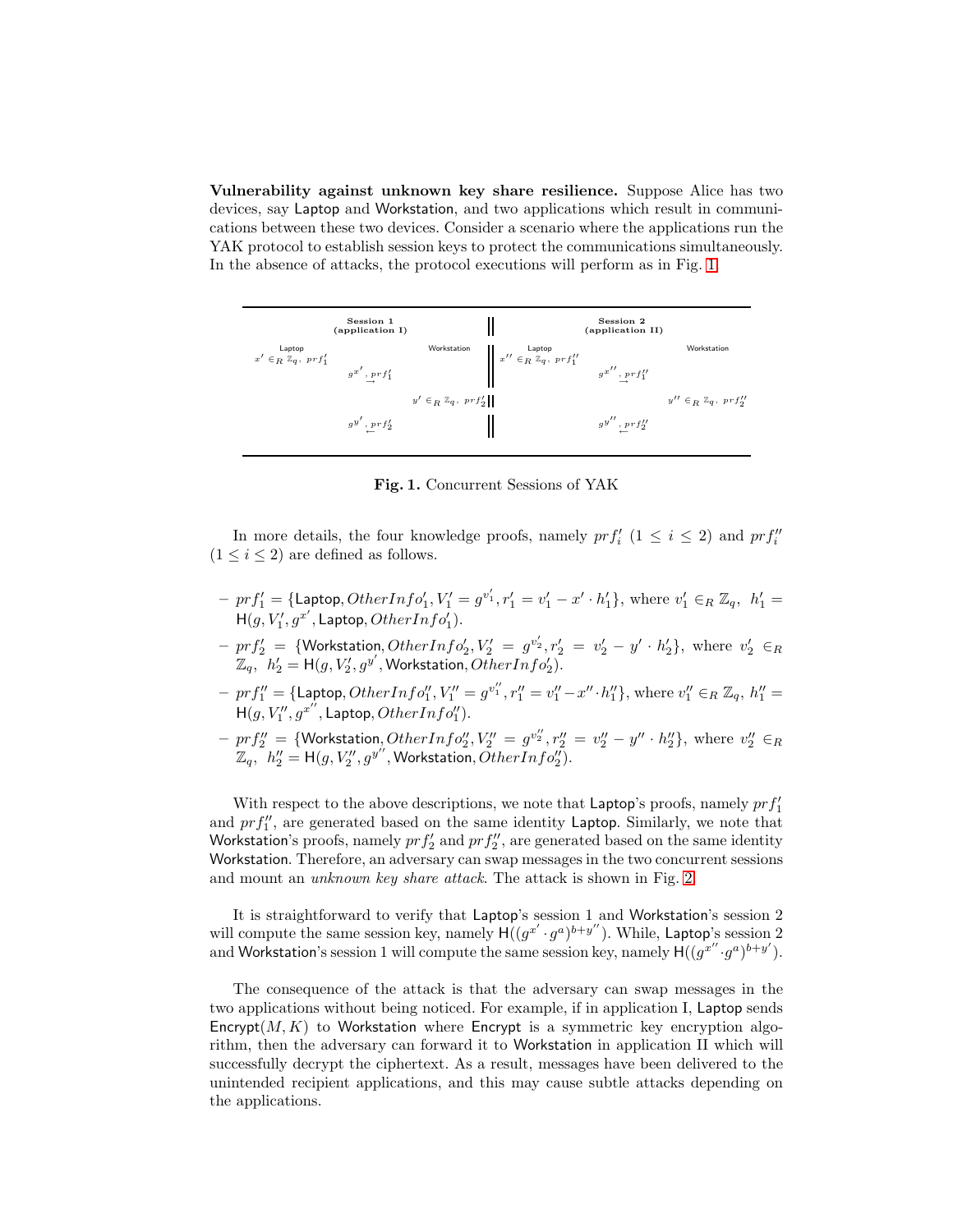

<span id="page-5-0"></span>Fig. 2. unknown key share attack against YAK

## 2.2 Review of the HMQV Protocols

The HMQV family consists of a number of protocols, and we describe the 2-pass and 3-pass protocols below. Let Alice and Bob be two users who trust TTP in common. Alice and Bob agree on a group  $\mathbb G$  of prime order q, a generator q of  $\mathbb G$ , and a hash function H. Alice selects her long-term private key  $a \in_R \mathbb{Z}_q$  and lets the TTP certify the public key  $g^a$ , and Bob selects his long-term private key  $b \in_R \mathbb{Z}_q$  and lets the TTP certify the public key  $g^b$ . The protocols are shown in Fig. [3.](#page-5-1)



<span id="page-5-1"></span>Fig. 3. The HMQV Protocols

The value  $\sigma_a$  and  $\sigma_b$  are defined as follows.

$$
d=\bar{\mathsf H}(X||``Bob"), e=\bar{\mathsf H}(Y||``Alice"), \sigma_a=(Yg^{be})^{x+da}, \sigma_b=(Xg^{ad})^{y+eb},
$$

where  $\bar{H}$  outputs the first  $\ell$  bit of the input of the hash function H given that the security parameter is  $\ell$ . It is straightforward to verify that

$$
\sigma_a = \sigma_b = g^{(x+ad)(y+be)}.
$$

Menezes [\[22\]](#page-17-7) showed that both protocols might be vulnerable to so called "small subgroup attacks" and "lattice attacks", through which Alice, if being malicious,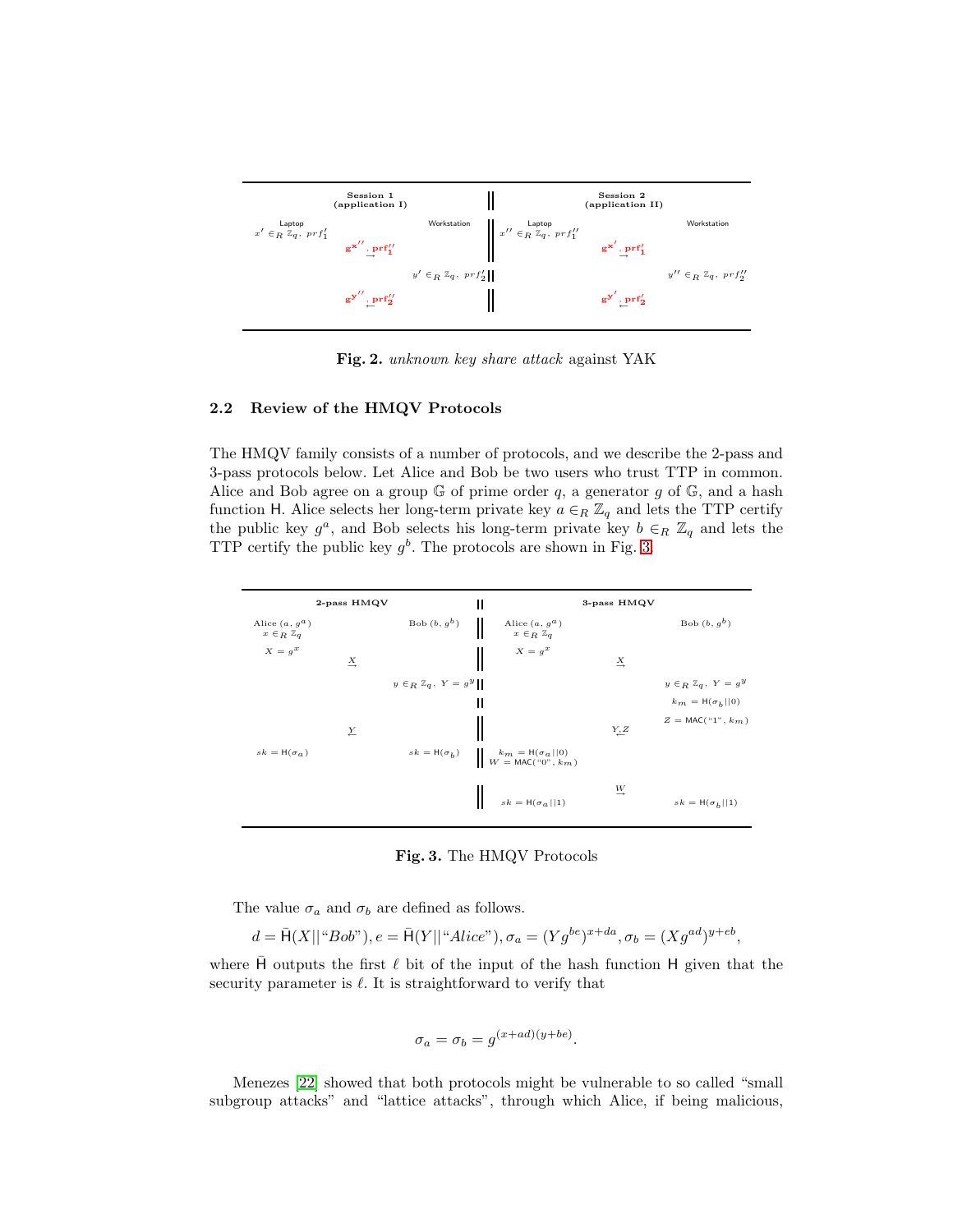could obtain Bob's long-term private key b. These attacks have exploited the fact that, in the protocol specification, it is not mandatory for Alice and Bob to verify that both long-term and short-term keys are generated from the right subgroup. Feng [\[13\]](#page-16-14) showed that the 2-pass protocol is vulnerable to unknown share attacks if the same user executes the protocol between different devices. Furthermore, we have the following observations.

1. We show a key compromise impersonation attack in which, if the adversary knows Alice's long-term and ephemeral private keys  $a$  and  $x$ , it can impersonate Bob to Alice. We skip the details since it is straightforward to verify that the attack works.



Fig. 4. Attack against the 3-pass HMQV Protocol

- 2. Both protocols are vulnerable to the type of unknown key share attacks shown in the case of the YAK protocol. Nonetheless, we note that this kind of attack is beyond the security model used in [\[20](#page-17-4)[,21\]](#page-17-5).
- 3. Feng [\[13\]](#page-16-14) presented a so called "invalid public key attack". To mount the attack, Bob lets the TTP certify a long-term public key without generating any private key. Due to the deliberate selection of his public key, Bob can still successfully establish a session key with Alice. Since the public key is weak, any entity can impersonate Bob to Alice so that it causes authentication and repudiation "problems". However, this kinds of problems apply to all protocols, if a user does not follow the protocol specification and chooses weak keys on purpose.
- 4. An execution of the 3-pass protocol requires 3 sequential message exchanges: Bob can only send his first message after he receives Alice's first message, Alice can only send her second message after she receives Bob's first message, and Bob can only end the execution after he receives Alice's second message. The process can be improved by turning it into a 4-pass protocol which requires only 2 sequential message exchanges. To achieve this, Alice and Bob first simultaneously send X and  $Y$  to each other, then simultaneously send  $Z$  and  $W$  to each other.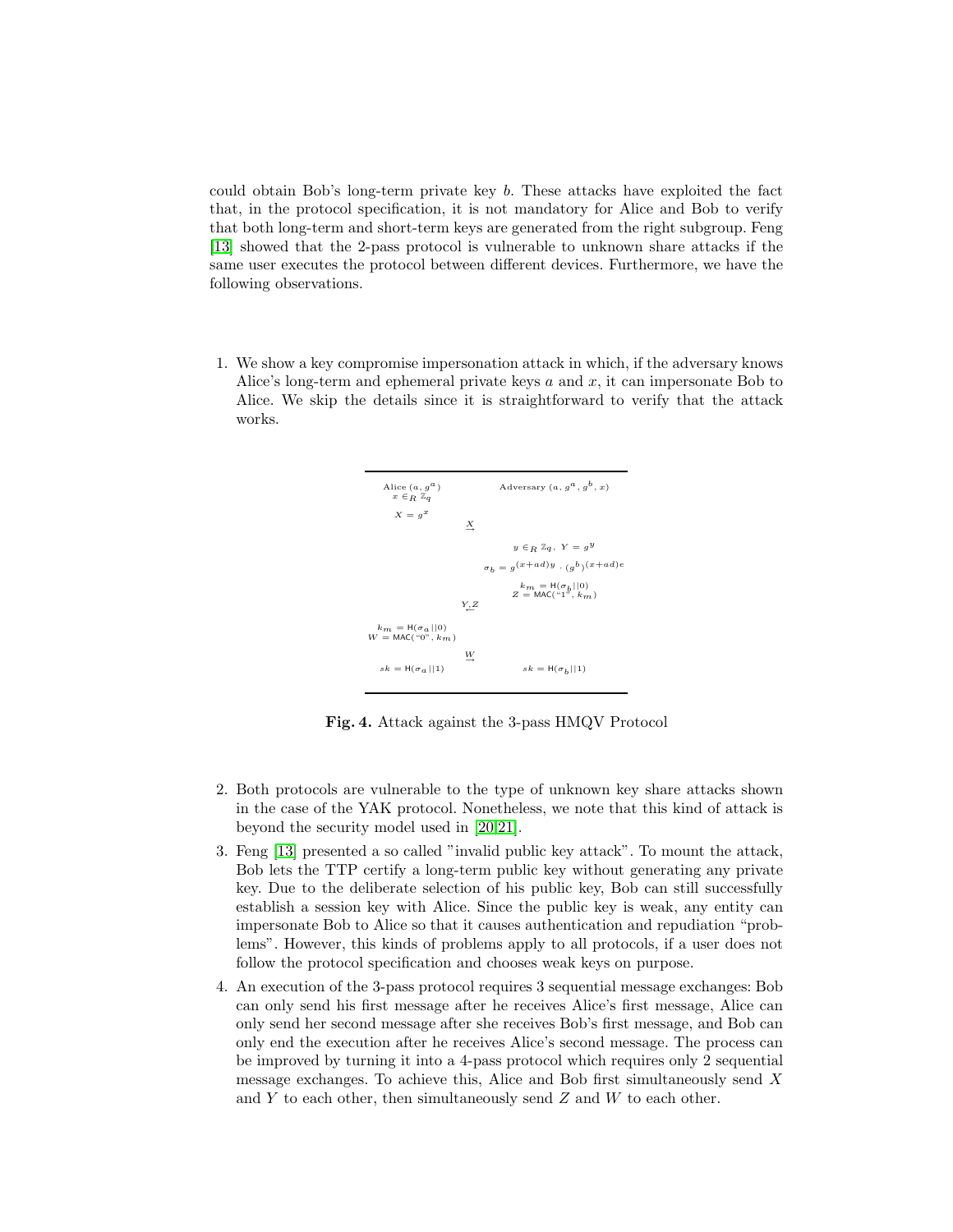# <span id="page-7-1"></span><span id="page-7-0"></span>3 Overview of Two-Party Key Establishment

# 3.1 The workflow

A two-party key establishment protocol generally involves two types of entities.

- One type is users, any two of which may run the key establishment protocol to establish a session key with each other. Throughout the paper, we assume that the users that may run a key establishment protocol are denoted as  $\mathbb{U}_i$  ( $1 \leq i \leq N$ ), where N is the maximum of user population. Furthermore, we assume that  $U_i$ possesses the identity  $ID_i$ . If  $i \neq j$ ,  $U_i$  and  $U_j$  are different users.
- The other type of entity is a Trusted Third Party (TTP) which help users validate their long-term public keys, usually of some public-key encryption or digital signature schemes.

Generally, we consider the following execution scenarios for a two-party key establishment protocol.

- 1. Two users, say  $\mathsf{U}_i$  and  $\mathsf{U}_j$   $(i \neq j)$ , may use the same protocol and the same longterm key to negotiate session keys for many applications. The applications may reside in different devices of  $U_i$  and  $U_j$ . For example, they may run the protocol to between their laptops to protect their chatting contents and between their work PCs to protect their work documents.
- 2. The same user, say  $\mathsf{U}_i$ , may have multiple devices, any two of which use the same protocol and the same long-term key to negotiate session keys for for many applications. For example, Alice may have separate applications to remotely transfer medical files and sensitive work documents from her laptop to her PC in her company.
- 3. For each application, the protocol may be executed multiple times to establish cryptographic keys. We denote each execution of the protocol to be a session. We further assume that multiple sessions can be initiated simultaneously.

We use  $S$  to denote the application identifier set which contains the application identifiers of all users.

In our setting, a session denotes an execution of the key establishment protocol, invoked by an application of two users. Informally, a session is associated with a set  $\{ |D_i, |D_j, app_{id}\}\$ and some execution-specific information (such as the message exchange transcript) which distinguish different protocol executions invoked by the same application of the two users. Formally, we use a *session identifier* to identify a session, and formally define its property under Definition [1](#page-10-1) in Section [4.](#page-10-0) This concept is important not only for theoretically formalizing the security of a key establishment protocol, but also for applications to appropriately use the session keys.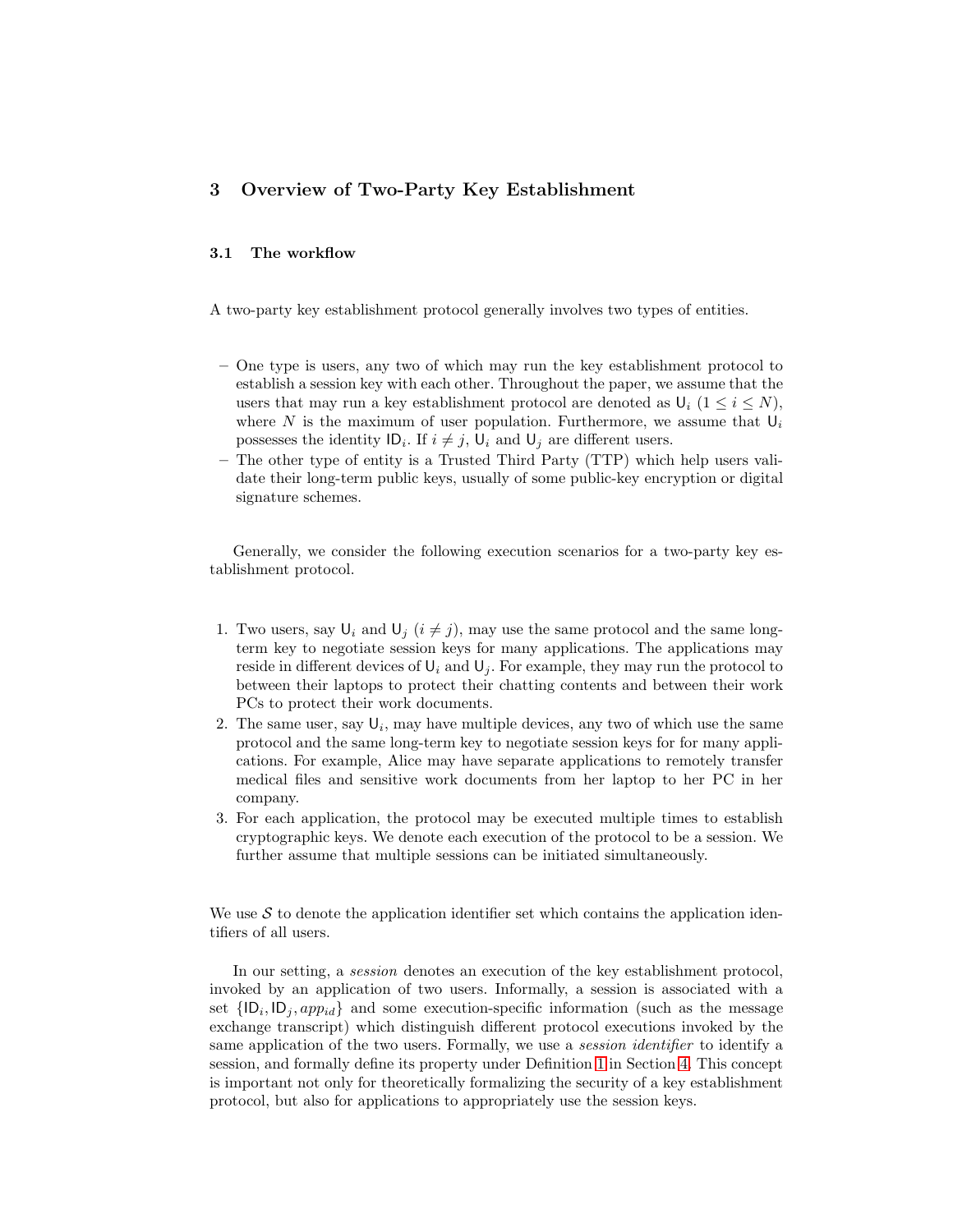Remark 1. In fact, the concept of session has been used in the existing models, e.g. [\[3,](#page-16-6)[6\]](#page-16-9). However, it has not been advocated that a session identifier should be outputted to the invoking application, together with the session key, e.g. in [\[3\]](#page-16-6). In [\[6\]](#page-16-9), it assumed that a session identifier should be supplied by the invoking application as an input, however, this will require the two participants of an application to negotiate an identifier in advance securely. Arguably, this is an undesirable assumption.

| $U_i$ $(PK_i, SK_i; ID_j, PK_j, app_{id})$ |                          |           | $\mathsf{U}_j$ $(PK_j, SK_j; \mathsf{ID}_i, PK_i, app_{id})$ |
|--------------------------------------------|--------------------------|-----------|--------------------------------------------------------------|
|                                            | m <sub>1</sub><br>—      |           |                                                              |
|                                            | $\frac{m_2}{\sqrt{m_1}}$ |           |                                                              |
|                                            | $\cdots$                 |           |                                                              |
|                                            | $m_{x-1}$<br>—           |           |                                                              |
|                                            | $\frac{m_x}{\sqrt{m}}$   |           |                                                              |
| (sid, sk)                                  |                          | (sid, sk) |                                                              |

<span id="page-8-0"></span>Fig. 5. Workflow of a Two-party Key Establishment Protocol

The workflow of a two-party key establishment protocol follows the style shown in Fig. [5.](#page-8-0) The inclusion of identifiers  $\mathsf{ID}_i$  and  $\mathsf{ID}_j$  in the input to the key establishment protocol states that the users know their intended partners, and this is always implicitly assumed in other works. Here, we have two new features.

- 1. One is that the key establishment protocol takes an application identifier  $app_{id}$ as input. This reflects our consideration that the protocol can be invoked by multiple applications from the same user. We require that, for a user, its different applications hold different identifiers. Furthermore, if an application is between  $U_i$  and  $U_j$  (say, transfering friles between these users), then these two users hold the same identifier for the application.
- 2. The key establishment protocol returns a (session identifier, session key) pair, instead of a session key only as in most existing protocols.

These features are used to distinguish the key establishment sessions invoked by different applications, and subsequently they enable us to avoid the type of unknown key share attacks shown in Section [2.](#page-2-0)

Remark 2. About the protocol execution, we also make the following assumptions. Both  $U_i$  and  $U_j$  know how to validate the public keys of each other. At the beginning of a session, it may be required that  $U_i$  sends  $m_1$  to  $U_j$  first before  $U_j$  sends  $m_2$  back, namely there is an order of message exchange. In such case, we say  $\mathsf{U}_i$  is the initiator while  $U_i$  is the responder. If there is no such order requirement, we simply say both users are initiator.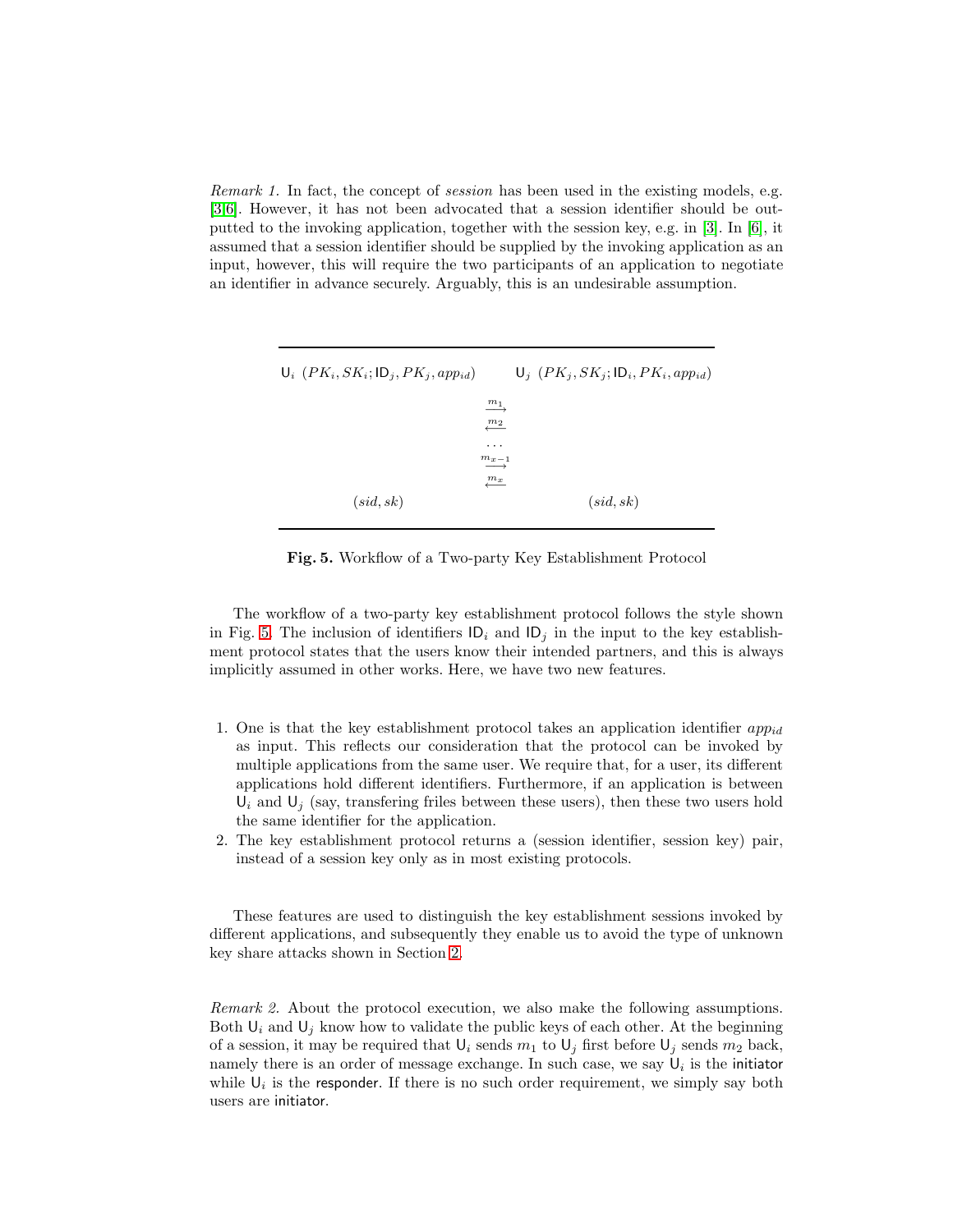#### 3.2 The long-term and ephemeral private keys

In a session of a two-party key establishment protocol, each participant makes use of two types of secrets.

- [1](#page-9-0). One is its long-term private key<sup>1</sup>, which guarantees the integrity and/or confidentiality of messages sent to the other participant. In some protocols, the long-term private key is also used to derive the session key. Without using a long-term private key, a two-party key establishment protocol will suffer from a man-in-the-middle attack, for example in the case of Diffie-Hellman [\[11\]](#page-16-0).
- 2. The other is the ephemeral private key, which is the randomness locally generated by a random number generator or a pseudo-random number generator. The ephemeral private key is mainly used to derive a fresh session key, and it makes the session keys unique.

In practice, both types of private keys could be compromised. For the long-term private key, the user must store it somewhere and may also make some backups. Therefore, an adversary may obtain the long-term private key if it gains access to any one of the storage devices. With respect to the ephemeral private key, since it is generated locally by a computing device (normally a computer), an adversary may gain access to it by a number of means. For example, the adversary could install some trojan horse in the participant's computing device to steal the secrets, or it could make use of the imperfectness of the pseudo-random number generator in use.

In practice, a user may attempt to use its long-term private key for other purposes. For example, a user may use the signature key pair (assuming such a key pair is used in the key establishment protocol) to authenticate itself to a website. This kind of extended usage of the same private key is extremely risky. To demonstrate our point, we present a toy example of a key establishment protocol in Fig. [6](#page-9-1) and a toy authentication protocol in Fig. [7,](#page-9-2) where r is a random string,  $(pk_2, sk_2)$  is a sign/verify key pair of  $\mathsf{U}_2$ .



<span id="page-9-1"></span>Fig. 6. Key Establishment Protocol

<span id="page-9-2"></span>

Since  $U_1$  can make  $U_2$  sign a nonce in the key establishment protocol, so that  $U_1$  can impersonate  $U_2$  in the authentication protocol trivially. We emphasize that

<span id="page-9-0"></span><sup>&</sup>lt;sup>1</sup> The same long-term private key is used in all executions of the protocol.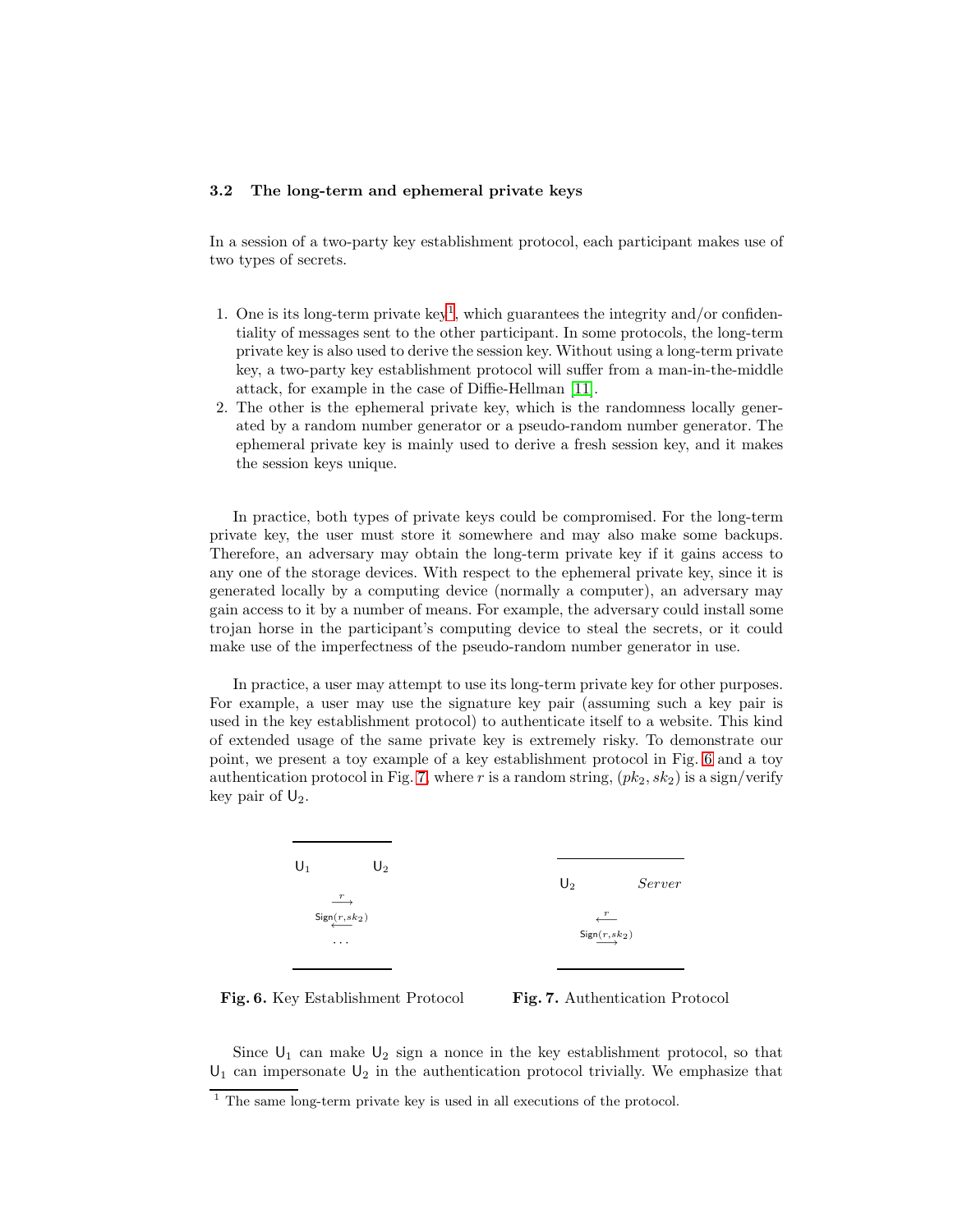extended usage of the same private key should be avoided in practice. To formulate the security properties, we assume the user's long-term private key is only used in executing a two-party key establishment protocol.

# <span id="page-10-0"></span>4 Formalization of Security Properties

In this section, we formalize the security properties desired by a two-party key establishment protocol. Further remarks are provided in the Appendix A.

#### 4.1 The threat model

With respect to the relevant trust relationships in a two-party key establishment protocol, we make the following assumptions.

- 1. If a TTP is required, it is semi-trusted in the following sense. The TTP will honestly follow the protocol specification. For example, it will honestly certify users' public keys, but will not generate a forged certificate for either an existing identity or a new identity (which is different from  $\mathsf{ID}_i$   $(1 \leq i \leq N)$ ).
- 2. Any user, say  $\mathsf{U}_i$ , is semi-trusted by any other user  $\mathsf{U}_j$   $(j \neq i)$  in the following sense.
	- (a) Suppose  $\mathsf{U}_j$  is engaged in a session with  $\mathsf{U}_i$ , it may be possible that  $\mathsf{U}_i$  will deviate from the protocol specification in order to obtain more information about  $U_j$ 's long-term and short-term private keys. For example,  $U_i$  may try to impersonate  $U_j$  to another user in another session, by taking advantage of the harvested information.
	- (b) Suppose  $\mathsf{U}_j$  is engaged in a session with  $\mathsf{U}_i$ , besides the possible malicious activities described in (a),  $U_i$  will do nothing else malicious. For example,  $U_i$ will not disclose the shared session key with  $U_i$  to any other entity.
	- (c) Suppose  $\mathsf{U}_j$  is engaged in a session with  $\mathsf{U}_k$ ,  $\mathsf{U}_i$  is treated as a malicious adversary.

Since a key establishment protocol is normally used in a distributed environment, namely the two participants communicate through an open network. Therefore, it is essential to assume the adversary to be an active one. In other words, the adversary can not only eavesdrop on the communication network but also manipulate (delete, insert, replace, delay, etc) the messages at its will.

<span id="page-10-1"></span>As a basic requirement, a two-party key establishment protocol should always be sound. Formally the soundness property is defined as follows.

Definition 1. A two-party key agreement protocol is sound if the following requirements are satisfied.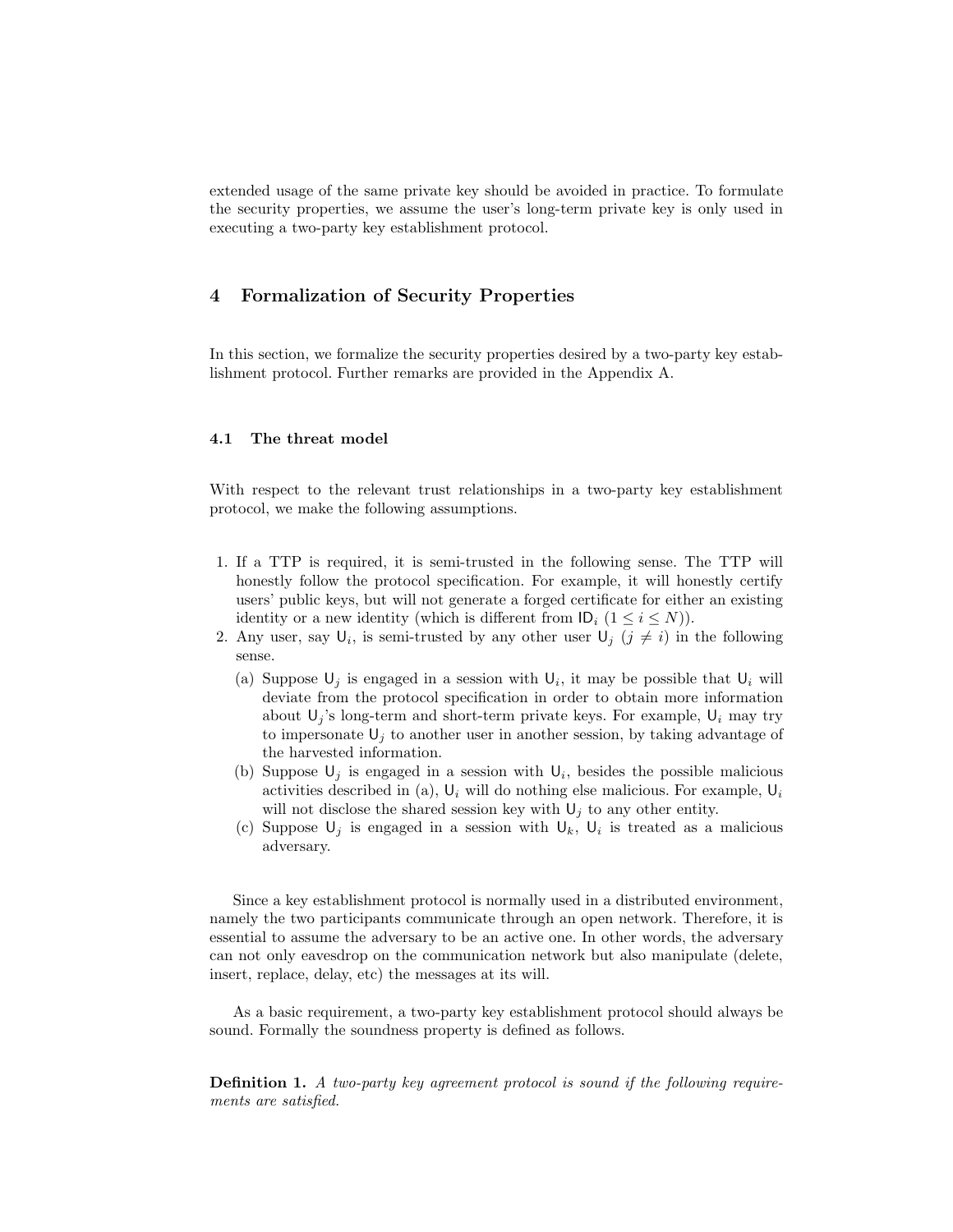- 1. In the absence of an adversary, the two users obtain the same (session identifier, session key) pair at end of a session.
- 2. For any two sessions of  $U_i$ , carried out with  $U_i$  for an application app<sub>id</sub>, the probability that the session identifiers are identical is negligible, regardless of the coin flips of  $\mathsf{U}_i$ .
- 3. Suppose that  $\mathsf{U}_i$  successfully ended a session with  $\mathsf{U}_i$  for the application app<sub>id</sub> and  $\mathsf{U}_k$  successfully ended a session with  $\mathsf{U}_l$  for the application app<sup> $\prime_{id}$ </sup>. Given that the sets  $\{ |D_i, |D_j, app_{id}\}$  and  $\{ |D_k, |D_l, app'_{id}\}$  are not identical, the probability that the session identifier of  $ID_i$  and the session identifier of  $ID_k$  are identical is negligible, regardless of the coin flips of all users.

In the literature, many properties have been identified for key agreement protocols, and a summary of them can be found in the work by Menezes, Oorschot, and Vanstone [\[23\]](#page-17-6), Boyd and Mathuria [\[5\]](#page-16-1), and Tang [\[27\]](#page-17-1). In this paper, we categarize the desirable properties for a key establishment protocol into two categories, namely key authentication and entity authentication.

### <span id="page-11-1"></span>4.2 The Key Authentication Property

The Key authentication property<sup>[2](#page-11-0)</sup> states that a user  $\mathsf{U}_i$  has completed a successful protocol execution in one session (let it be denoted with session identifier  $sid^*$ ) with  $U_j$ , it can be assured that only  $U_j$  is capable of compute the same session key. It is worth noting that this property does not guarantee that  $\mathsf{U}_j$  actually possess the same session key. In fact, it does not even guarantee that  $\mathsf{U}_i$  actually knows there is such a key establishment session.

When analysing the key authentication property, in the above threat model, we need to assume an active adversary which can access to the long-term private keys of all users except  $U_i$  and  $U_j$ . In fact, we often need to assume a more powerful adversary in the following attack scenarios.

- 1. known session key attack: In this case, the adversary is assumed to be able to compromise the session keys in all sessions except that identified by sid<sup>∗</sup> . The concept was first mentioned by Denning and Sacco [\[10\]](#page-16-15) in a limited way, in which the adversary can compromise all past session keys.
- 2. forward secrecy attack: In this case, the adversary is assumed to be able to compromise the long-term private keys of  $\mathsf{U}_i$  or  $\mathsf{U}_j$  after the session with identifier sid<sup>∗</sup> has ended. If both private keys are compromised by the adversary, it is said to be a perfect forward secrecy attack.
- 3. known master key attack: In this case, the adversary is assumed to be able to compromise TTP and obtain its long-term private keys. In addition, if the TTP stores also other secret information then the adversary can obtain it as well.
- 4. unknown key-share attack: The notion of unknown key-share attacks were first discussed by Diffie, van Oorschot and Wiener [\[12\]](#page-16-16). It is defined to be the property that an honest user  $U_i$  never ends up believing it shares a key with user  $U_j$ ,

<span id="page-11-0"></span><sup>&</sup>lt;sup>2</sup> It is also referred to as the key secrecy property in the literature.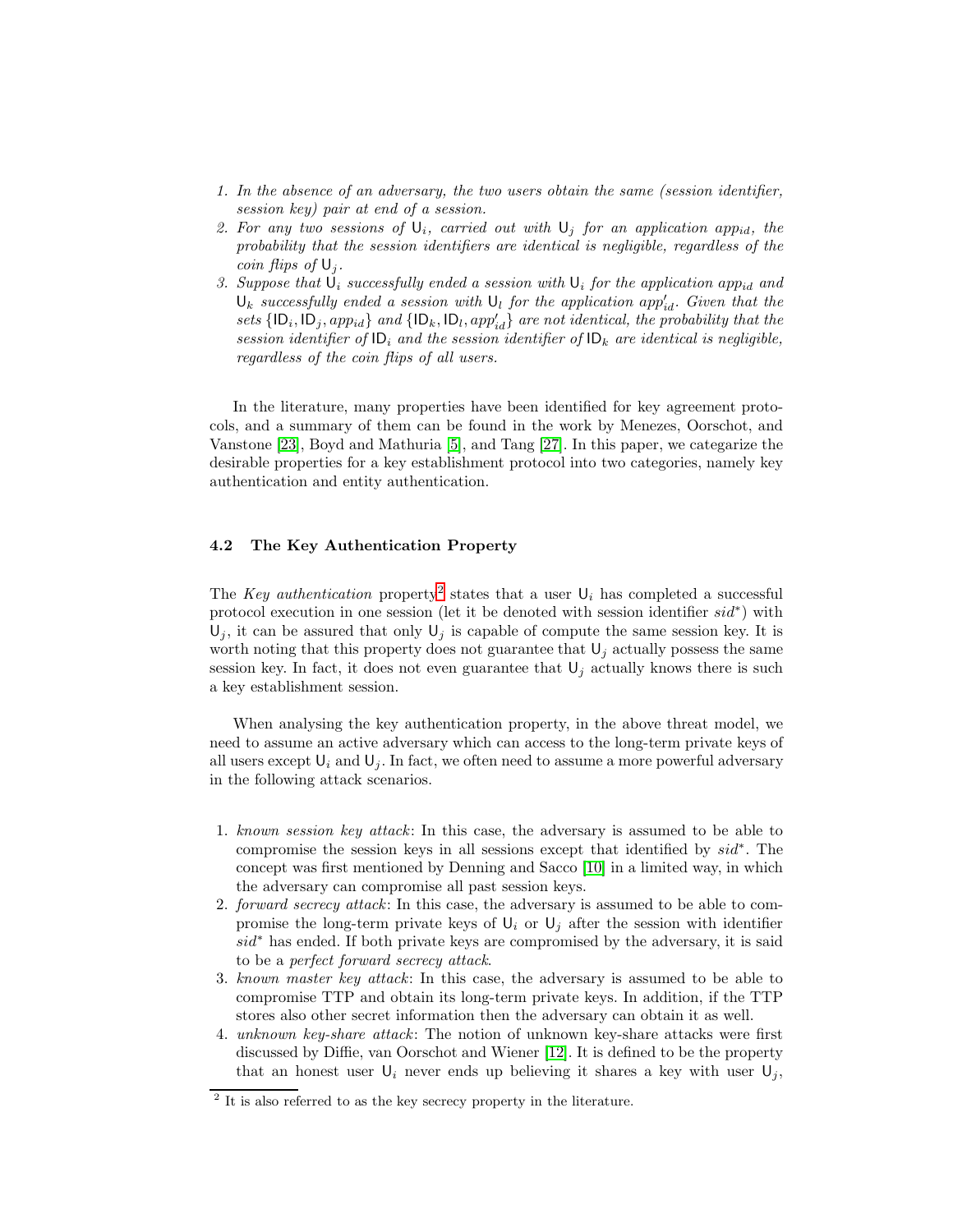although it actually shares the session key with another user  $\mathsf{U}_u$  ( $u \neq j$ ). We further require that one application should not share the same the session key with another application when the protocol is run by the two applications of the same pair of users.

5. key-compromise impersonation attack: This attack makes sense only when  $i \neq j$ , namely the two users in the session are different. In this case, the adversary is assumed to be able to compromise the long-term private key of  $\mathsf{U}_i$ . Note that this attack scenario is also considered in evaluating the entity authentication property.

Formally, the key authentication property is evaluated by the attack game between a challenger and an adversary, as shown in Fig. [8,](#page-13-0) where the adversary's advantage is defined to be  $|Pr[b = b'] - \frac{1}{2}|$ . For the simplicity of description, we use the notations  $U_i$  for some  $1 \leq i \leq N$  in a few places, although the challenger will actually simulate all these activities.

Definition 2. A two-party key establishment protocol achieves the key authentication property, if any polynomial-time adversary has only negligible advantage in the key authentication game.

#### <span id="page-12-0"></span>4.3 The Entity Authentication Property

The entity authentication property states that, if from the view of a user  $U_j$  it has successfully completed a key establishment session (identified by the session identifier  $sid^*$ ) with  $\mathsf{U}_j$ , then  $\mathsf{U}_j$  should have actually engaged in a key establishment session (identified by the session identifier  $sid^*$ ) with  $U_i$ . Typically, we need to assume an active adversary which can access to the long-term private keys of all users except  $U_i$  and  $U_j$ . Similar to the situation in analysing the key authentication property, we often also consider some extended attack scenarios.

- 1. key-compromise impersonation attack: This attack makes sense only when  $i \neq j$ , namely the two users in the session are different. In this case, the adversary is assumed to be able to compromise the long-term private key of  $U_i$ . In addition, we also allow the adversary to compromise all the ephemeral secrets of  $U_i$ .
- 2. key confirmation: In this case, if, from the view of a user  $\mathsf{U}_i$ , it has successfully completed a key establishment session (identified by the session identifier  $sid^*$ ) with  $U_j$ , then  $U_j$  should have engaged in a key establishment session (identified by the session identifier  $sid^*$ ) with  $\mathsf{U}_i$  and has computed the same session key as that of  $\mathsf{U}_i$ .

Formally, the entity authentication property is evaluated by the attack game between a challenger and an adversary, as shown in Fig. [9,](#page-13-1) where the advantage is defined to be the probability that the user  $U_v$  does not have a session with the identifier sid<sup>\*</sup> and session key  $sk^*$ . For the simplicity of description, we use the notations  $\mathsf{U}_i$  for some  $1 \leq i \leq N$  in a few places, although the challenger will actually simulate all these activities.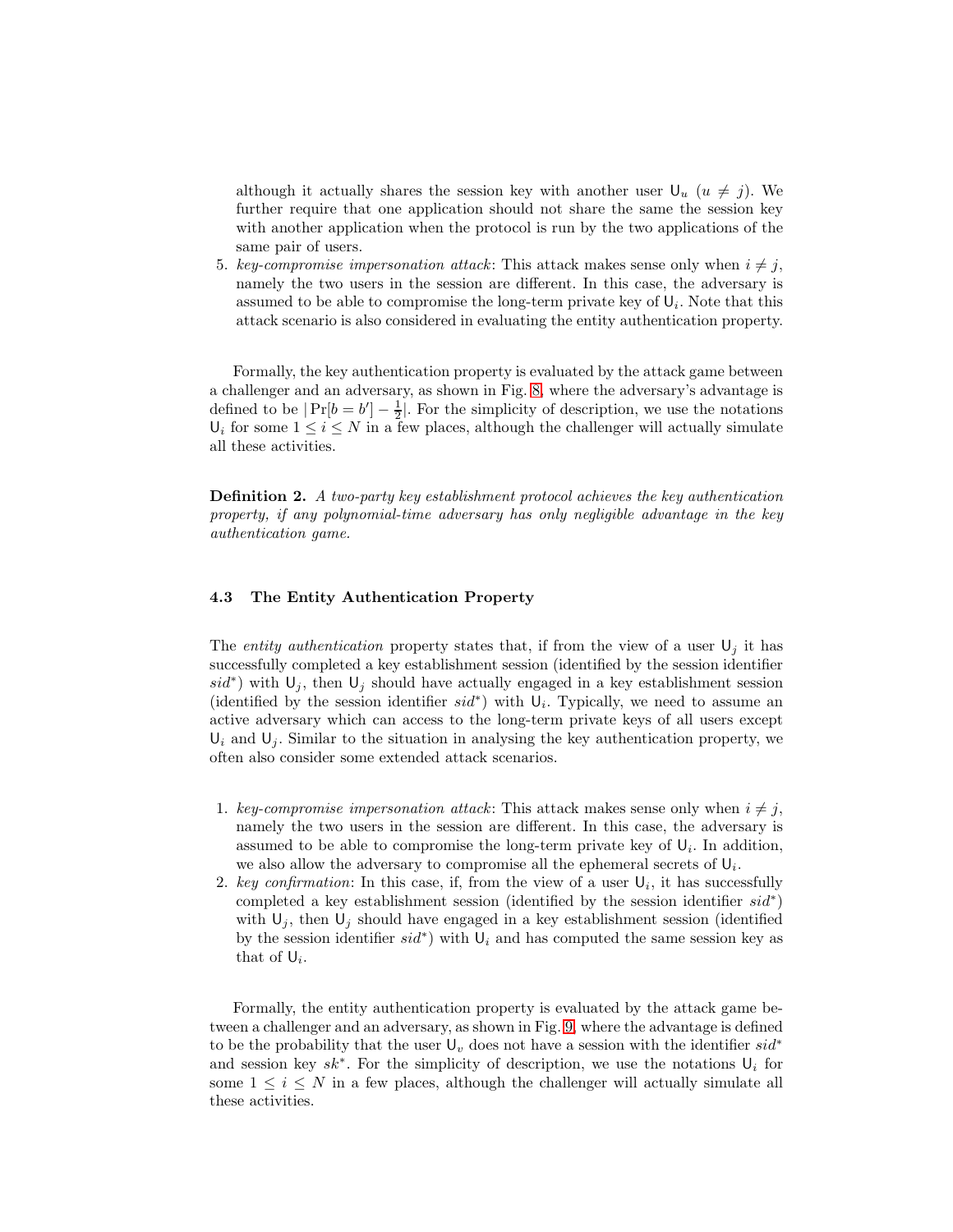

1. Setup: the challenger generates the parameters for the TTP and publishes the public parameter.

2. Challenge: The adversary is allowed to issue the following type of queries:  $Register_n$ ,  $Register_m$ , Invoke Corrupt<sub>e</sub>, Corrupt<sub>l</sub>, and Corrupt<sub>k</sub>. The queries are answered in the same way as in the key authentication game, as shown in Fig. [8.](#page-13-0) At some point, the adversary chooses  $1 \leq u \leq N$  and challenges  $\mathsf{U}_u$ 's  $\overline{L}_u^*$ -th session, which has successfully ended with  $(sid^*, sk^*)$ . Suppose the session has been initiated to negotiate a session key with  $\mathsf{U}_v$  for an application identified by  $app_{id}^* \in \mathcal{S}$ . This is subjected to the following restrictions.

– The public keys  $PK_u$  and  $PK_v$  have been certified through Register<sub>h</sub> queries.

– There has been no Corrupt<sub>l</sub>( $ID<sub>v</sub>$ ) query and no Corrupt<sub>l</sub>( $ID<sub>u</sub>$ ) query if  $u = v$ . There has been no Corrupt, query before  $U_i$  and  $U_j$  register their public keys.

<span id="page-13-1"></span><span id="page-13-0"></span>

Definition 3. A two-party key establishment protocol achieves the entity authentication property, if any polynomial-time adversary has only negligible advantage in the entity authentication game.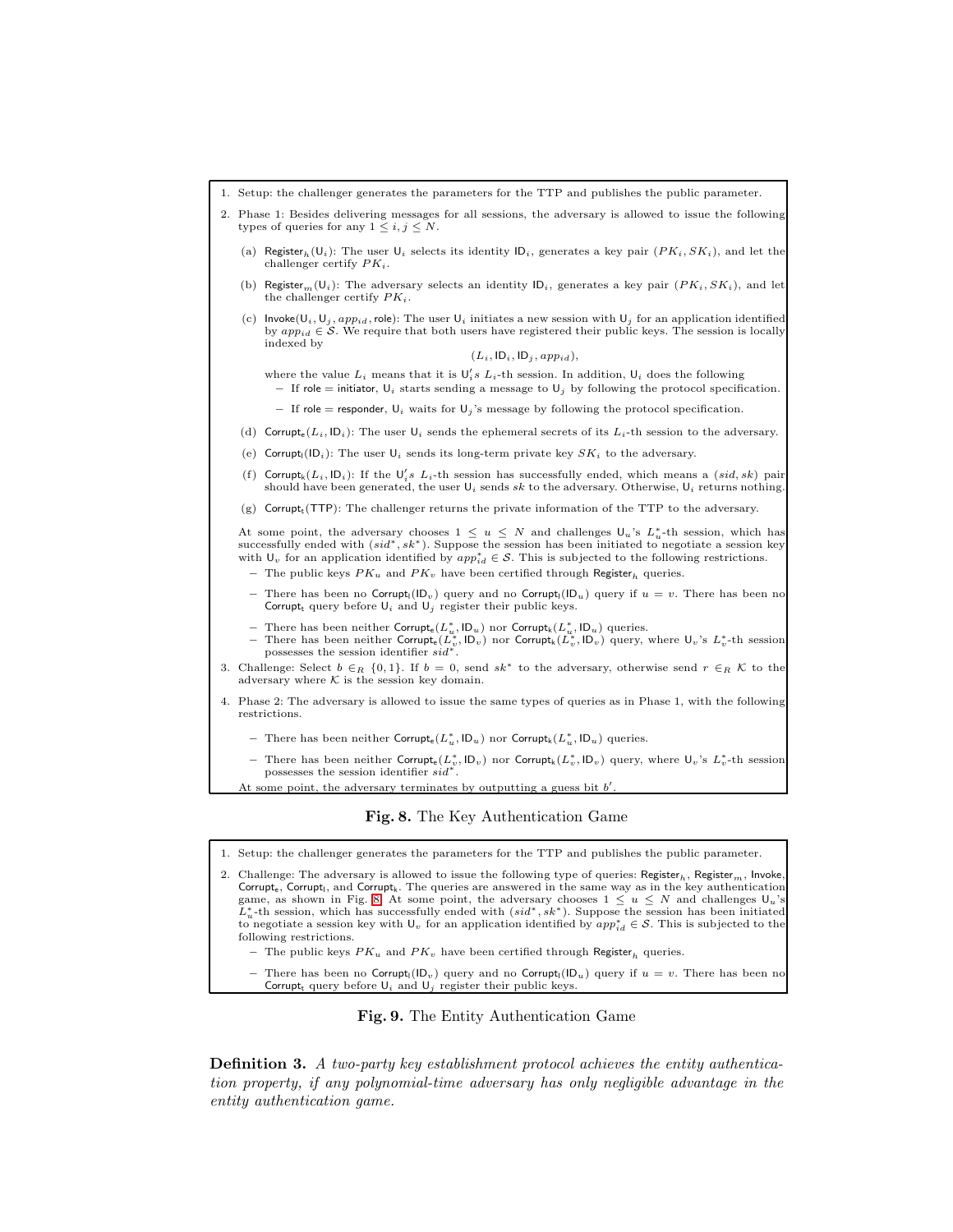# <span id="page-14-2"></span><span id="page-14-0"></span>5 A Secure Two-Party Key Establishment Protocol

#### 5.1 The Proposed Protocol

We assume the users  $\mathsf{U}_i$   $(1 \leq i \leq N)$  agree on a group G of prime order q, a generator g of G, and a hash function  $H: \{0,1\}^* \to \{0,1\}^L$  where L is a polynomial in the security parameter  $\ell$ . We assume  $\mathcal{K} = \{0, 1\}^L$  is the session key domain. Every user  $\mathsf{U}_i$ generates a key pair  $(PK_i, SK_i)$  for a digital signature scheme (KeyGen, Sign, Verify) which is existentially unforgeable under an adaptive chosen message attack [\[22\]](#page-17-7), and lets the TTP certify  $PK_i$ . The application identifier set is  $S = \{0, 1\}^*$ . If  $\mathsf{U}_i$  and  $\mathsf{U}_j$ want to establish a session key, they follow the protocol shown in Fig. [10.](#page-14-1)

 $\mathsf{U}_i$   $(PK_i, SK_i, \mathsf{ID}_j, PK_j, app_{id})$   $\mathsf{U}_j$   $(PK_j, SK_j, \mathsf{ID}_i, PK_i, app_{id})$  $x \in_R \mathbb{Z}_q$ ,  $X = g^x$  $y \in_R \mathbb{Z}_q$ ,  $Y = g^y$  $\bar{X}$  $\xleftarrow{Y}$  $W = PK_i||ID_i||PK_j||ID_j||app_{id}||X||Y$  $\sigma_1 = \mathsf{Sign}(0||W||\mathsf{H}(Y^x))$  $\sigma_2 = \mathsf{Sign}(1||W||\mathsf{H}(X^y), SK_j)$  $\xrightarrow{\sigma_1}$  $\frac{σ_2}{\sqrt{σ_2}}$  $sid = H(W), sk = H(W||Y^x)$ )  $sid = H(W), sk = H(W||X<sup>y</sup>)$ 

<span id="page-14-1"></span>Fig. 10. The Proposed Key Establishment Protocol

In the protocol execution,  $U_i$  validates  $PK_j$  and  $\sigma_2$  and aborts if any of the validations fails, and  $\mathsf{U}_j$  validates  $PK_i$  and  $\sigma_1$  similarly.

<span id="page-14-3"></span>The proposed protocol achieves all properties defined in our security model, namely soundness, key authentication, and entity authentication. The prrofs appear in Appendix B.

<span id="page-14-4"></span>Theorem 1. The proposed protocol is sound if the hash function H is collision resistant.

**Theorem 2.** The proposed protocol achieves entity authentication property, given that the digital signature scheme (KeyGen, Sign, Verify) is existentially unforgeable under an adaptive chosen message attack.

<span id="page-14-5"></span>Corollary 1. Suppose that the digital signature scheme (KeyGen, Sign, Verify) is existentially unforgeable under an adaptive chosen message attack. In the entity authen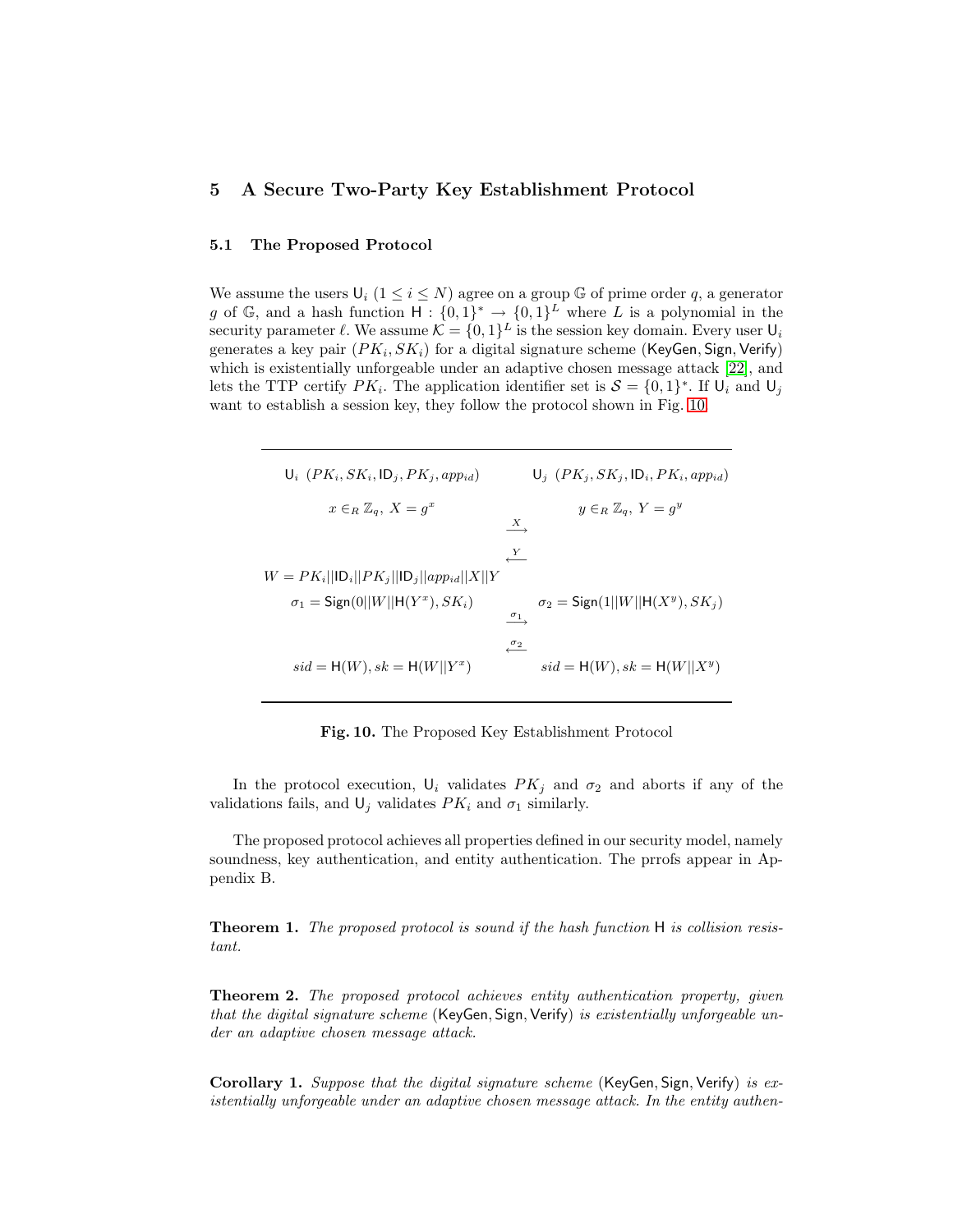tication game, the probability that the Diffie-Hellman parameter  $Y$  is not generated by  $\mathsf{U}_v$  is negligible.

<span id="page-15-1"></span>Recall that the computational Diffie-Hellman (CDH) assumption holds for the group G if given  $g^x, g^y$  where  $x, y \in_R \mathbb{Z}_q$  an adversary can only output  $g^{xy}$  with a negligible probability.

Theorem 3. The proposed protocol achieves key authentication property based on the CDH assumption in the random oracle model, given that the digital signature scheme (KeyGen, Sign, Verify) is existentially unforgeable under an adaptive chosen message attack.

#### 5.2 A Further Remark

In Section [3.1,](#page-7-1) we state a special case of executing a two-party key establishment protocol, i.e. a user, say  $\mathsf{U}_i$ , runs the protocol between its devices while using the same long-term key pair for security guarantee. Though the proposed protocol in Section [5.1](#page-14-2) is secure in this case, there is a higher probability that the long-term private key could be compromised since it needs to be deployed in many devices. To mitigate such risks, we can apply the following trick. Suppose that  $U_i$  has two devices Laptop and Workstation, it can use the long-term key pair to certify two signature key pairs for  $(PK_i', SK_i')$  and  $(PK_i'', SK_i'')$  for the devices, respectively. Then Laptop and Workstation can use these key pairs to run the key establishment protocol.

## <span id="page-15-0"></span>6 Conclusion

In this paper, we have revisited the YAK protocol and the HMQV protocols and shown their potential weaknesses. We have presented a comprehensive model for key establishment protocols, which has taken into account the interface between a key establishment protocol and the applications which may invoke it. We have emphasized the concept of session and the usage of session identifier. Moreover, we have shown how to design a two-party key establishment protocol to achieve both key authentication and entity authentication properties in our security model. We foresee the following interesting future works. The security model can be made even stronger by allowing the adversary to access more ephemeral secrets. For example, in the key authentication game, the adversary is allowed to obtain the ephemeral secrets in section sid<sup>\*</sup>. The security model can be extended in other ways. For example, similar privileges can be given to the adversary as in the key-leakage resilient key establishment protocols [\[1\]](#page-16-17). Instead of using digital signature for authentication purpose, it is worth trying to explore public key encryption techniques. By doing so, the efficiency could be improved.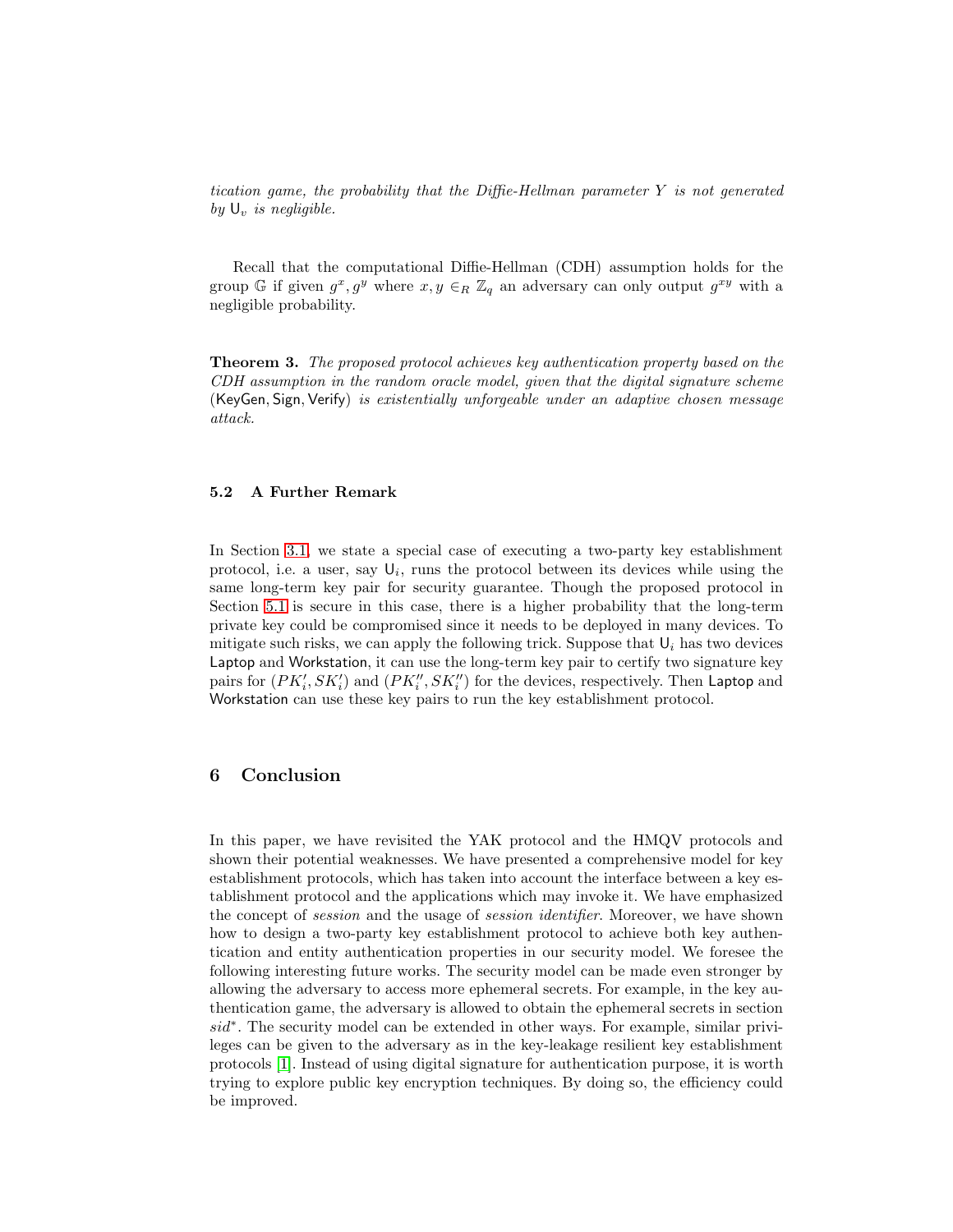## <span id="page-16-17"></span>References

- 1. J. Alwen, Y. Dodis, and D. Wichs. Leakage-resilient public-key cryptography in the bounded-retrieval model. In S. Halevi, editor, Advances in Cryptology — CRYPTO 2009, volume 5677 of Lecture Notes in Computer Science, pages 36–54. Springer, 2009.
- <span id="page-16-8"></span>2. M. Bellare, R. Canetti, and H. Krawczyk. A modular approach to the design and analysis of authentication and key exchange protocols (extended abstract). In Proceedings of the thirtieth annual ACM symposium on Theory of computing, pages 419–428, 1998.
- <span id="page-16-6"></span>3. M. Bellare and P. Rogaway. Entity authentication and key distribution. In D. R. Stinson, editor, Advances in Cryptology — CRYPTO 1993, volume 773 of Lecture Notes in Computer Science, pages 110–125. Springer, 1993.
- <span id="page-16-7"></span>4. S. Blake-Wilson, D. Johnson, and A. Menezes. Key agreement protocols and their security analysis. In M. Darnell, editor, Proceedings of Cryptography and Coding, 6th IMA International Conference, volume 1355 of Lecture Notes in Computer Science, pages 30–45. Springer, 1997.
- <span id="page-16-9"></span><span id="page-16-1"></span>5. C. Boyd and A. Mathuria. Protocols for Authentication and Key Establishment. Springer, 2004.
- 6. R. Canetti and H. Krawczyk. Analysis of key-exchange protocols and their use for building secure channels. In B. Pfitzmann, editor, Advances in Cryptology —  $EUROCRYPT$ 2001, volume 2045 of Lecture Notes in Computer Science, pages 453–474. Springer, 2001.
- <span id="page-16-11"></span>7. K. R. Choo, C. Boyd, and Y. Hitchcock. Errors in computational complexity proofs for protocols. In B. Roy, editor, Advances in Cryptology — ASIACRYPT 2005, volume 3788 of Lecture Notes in Computer Science, pages 624–643. Springer, 2005.
- <span id="page-16-12"></span>8. K. R. Choo, C. Boyd, and Y. Hitchcock. Examining indistinguishability-based proof models for key establishment protocols. In B. Roy, editor, Advances in Cryptology ASIACRYPT 2005, volume 3788 of Lecture Notes in Computer Science, pages 585–604. Springer, 2005.
- <span id="page-16-13"></span>9. K. R. Choo and Y. Hitchcock. Security requirements for key establishment proof models: Revisiting bellare-rogaway and Jeong-Katz-Lee protocols. In C. Boyd and J. Nieto, editors, Information Security and Privacy, 10th Australasian Conference, Proceedings, volume 3574 of Lecture Notes in Computer Science, pages 429–442. Springer, 2005.
- <span id="page-16-15"></span>10. D. Denning and G. Sacco. Timestamps in key distribution protocols. Commun. ACM, 24(8):533–536, 1981.
- <span id="page-16-0"></span>11. W. Diffie and M. Hellman. New directions in cryptography. IEEE Transactions on Information Theory, IT-22(6):644–654, 1976.
- <span id="page-16-16"></span>12. W. Diffie, P. Oorschot, and M. Wiener. Authentication and authenticated key exchanges. Des. Codes Cryptography, 2(2):107–125, 1992.
- <span id="page-16-14"></span>13. H. Feng. On robust key agreement based on public key authentication (short paper). In Proceedings of 14th International Conference on Financial Cryptography and Data Security, FC 2010, 2010.
- <span id="page-16-10"></span>14. Y. Hitchcock, C. Boyd, and J. Manuel González Nieto. Modular proofs for key exchange: rigorous optimizations in the canetti-krawczyk model. Appl. Algebra Eng. Commun.  $Comput., 16(6):405-438, 2006.$
- <span id="page-16-2"></span>15. Institute of Electrical and Electronics Engineers, Inc. IEEE P1363 Standard Specifications for Public-Key Cryptography, 2000.
- <span id="page-16-3"></span>16. Institute of Electrical and Electronics Engineers, Inc. IEEE P1363.2 draft D20, Standard Specifications for Password-Based Public-Key Cryptographic Techniques, March 2005.
- <span id="page-16-4"></span>17. International Organization for Standardization. ISO/IEC FCD 11770–2, Information technology — Security techniques — Key management — Part 2: Mechanisms Using Symmetric Techniques, 1996.
- <span id="page-16-5"></span>18. International Organization for Standardization. ISO/IEC FCD 11770–3, Information  $technology - Security techniques - Key management - Part 2: Mechanisms Using$ Asymmetric Techniques, 1999.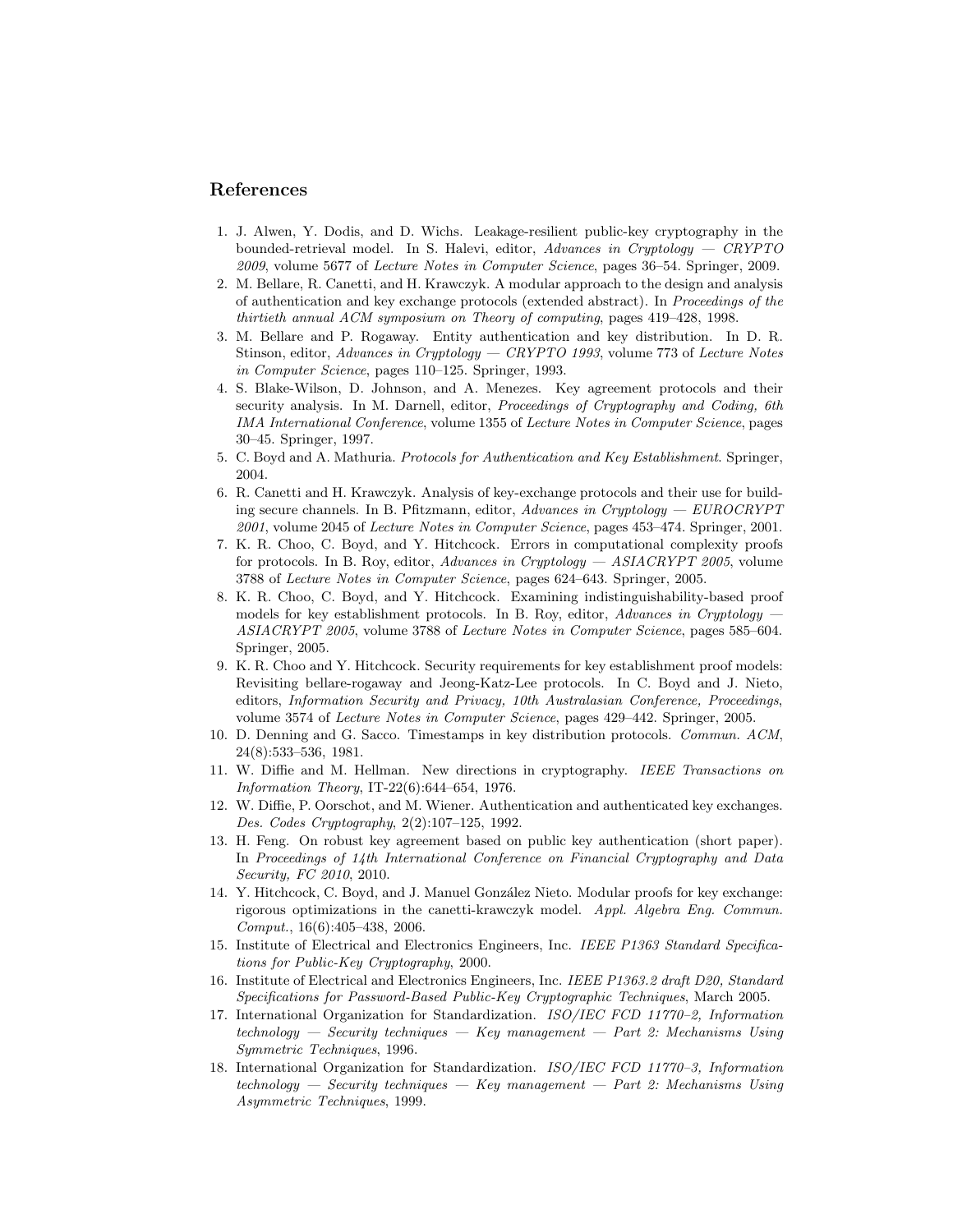- <span id="page-17-2"></span>19. International Organization for Standardization. ISO/IEC 11770–4, Information tech $nology - Security techniques - Key management - Part 4: Mechanisms based on weak$ secrets, 2006.
- <span id="page-17-4"></span>20. H. Krawczyk. HMQV: A high-performance secure diffie-hellman protocol. In Victor Shoup, editor, Advances in Cryptology — CRYPTO 2005, volume 3621 of Lecture Notes in Computer Science, pages 546–566. Springer, 2005.
- <span id="page-17-7"></span><span id="page-17-5"></span>21. H. Krawczyk. HMQV: A high-performance secure diffie-hellman protocol. Cryptology ePrint Archive: Report 2005/176, 2005.
- <span id="page-17-6"></span>22. A. Menezes. Another look at HMQV. Journal of Mathematical Cryptology, 1:47–64, 2005.
- 23. A. J. Menezes, P. C. van Oorschot, and S. A. Vanstone. Handbook of Applied Cryptography. CRC Press, 1997.
- <span id="page-17-3"></span><span id="page-17-0"></span>24. R. Needham and M. Schroeder. Using encryption for authentication in large networks of computers. Commun. ACM, 21(12):993–999, 1978.
- 25. V. Shoup. On formal models for secure key exchange. Technical report, IBM Research Report RZ 3120, 1998.
- <span id="page-17-8"></span>26. V. Shoup. Sequences of games: a tool for taming complexity in security proofs. http://shoup.net/papers/, 2006.
- <span id="page-17-1"></span>27. Q. Tang. Key establishment protocols and timed-release encryption schemes. Royal Holloway, University of London, Mathematics Department Technical Report RHUL-MA-2007-9, 2007. PhD Thesis.

#### Appendix A. Remarks on the Security Model

The key authentication game, shown in Fig. [8,](#page-13-0) covers the extended attack scenarios listed in Section [4.2.](#page-11-1)

- 1. A known session key attack is covered because the adversary is allowed to obtain the available session keys (except that in the session  $sid^*$ ) through Corrupt<sub>k</sub> queries.
- 2. A perfect forward secrecy attack is covered because the adversary is allowed to obtain both  $SK_i$  and  $SK_j$  through Corrupt<sub>l</sub> queries in Phrase 2.
- 3. A known master key attack is covered because the adversary is allowed to obtain the TTP's private information through a Corrupt<sub>t</sub> query.
- 4. An unknown key-share attack is covered because the adversary is allowed to obtain the available session keys (except that in the session  $sid^*$ ) through Corrupt<sub>k</sub> queries.
- 5. A key-compromise impersonation attack is covered because the adversary is allowed to obtain both  $SK_i$  through Corrupt<sub>l</sub> queries in Phrase 1.

In addition, the possibility of ephemeral secret leakage has been covered since the adversary is allowed to issue Corrupt<sub>e</sub> queries

The key authentication game, shown in Fig. [9,](#page-13-1) covers the extended attack scenarios listed in Section [4.3.](#page-12-0)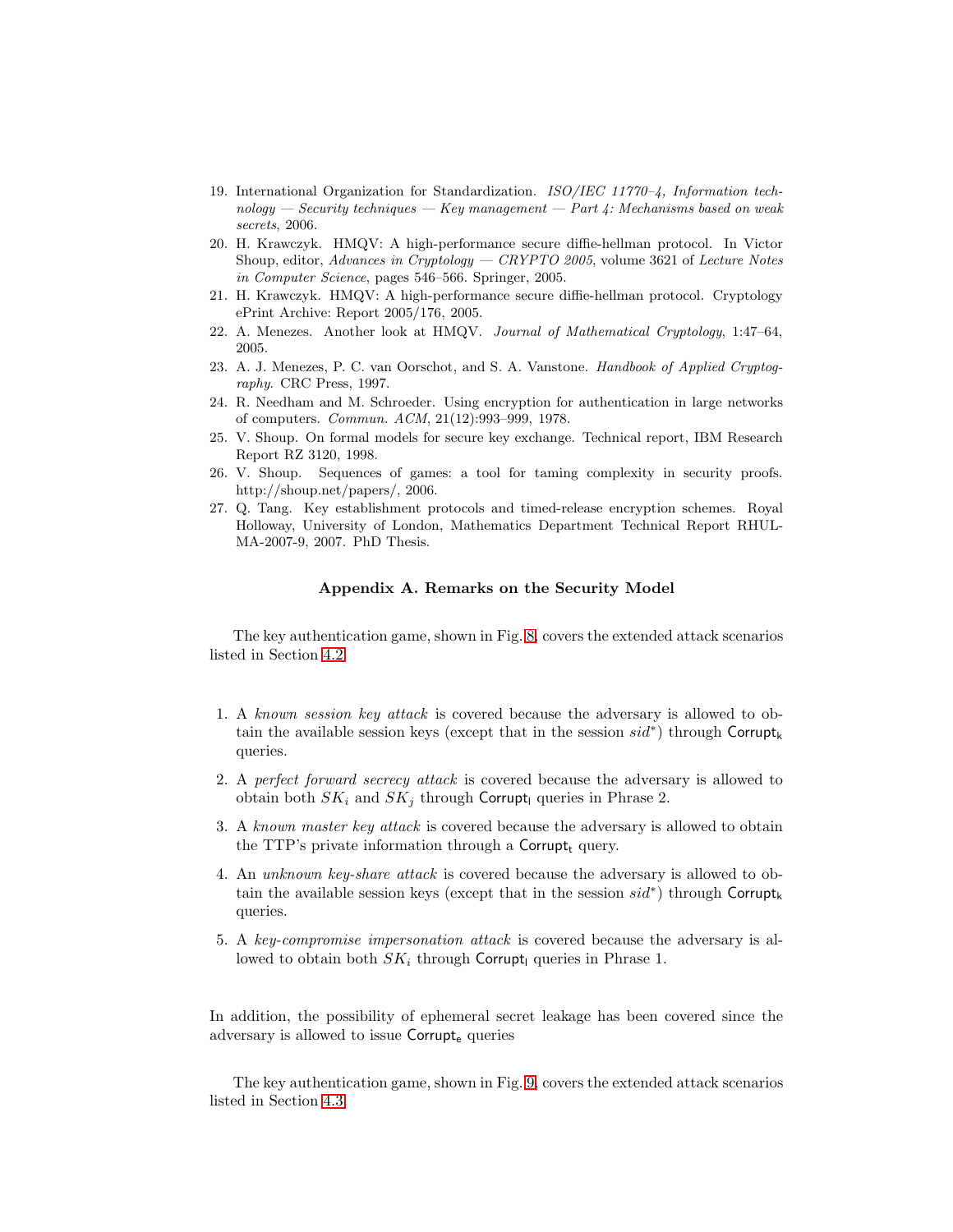- 1. A key-compromise impersonation attack is covered because the adversary is allowed to obtain both  $SK_i$  through Corrupt<sub>l</sub> queries and the ephemeral secret through a Corrupt<sub>e</sub> query.
- 2. A attack against key confirmation is covered because the adversary wins if the two users do not have the same session identifier and share the same session key.

#### Appendix B. Proof of Theorems

*Proof sketch of Theorem [1.](#page-14-3)* Briefly, we show that the three requirements in Definition [1](#page-10-1) are satisfied.

- 1. It is straightforward to verify that, at the end of a session, the two users obtain the same  $(sid, sk)$  pair.
- 2. For  $\mathsf{U}_i$ , the session identifier is computed partially with the input  $g^x$ , where x is randomly chosen in every session. Clearly, given that the hash function H is collision resistant, two sessions of  $\mathsf{U}_i$ , carried out with  $\mathsf{U}_j$  for an application  $app_{id}$ , the probability that the session identifiers are identical is negligible.
- 3. For a session between  $\mathsf{U}_i$  and  $\mathsf{U}_j$  for the application  $app_{id}$ , the session identifier is computed partially with the input

$$
PK_i||ID_i||PK_j||ID_j||app_{id}.
$$

For a session between  $\mathsf{U}_k$  and  $\mathsf{U}_l$  for the application  $app'_{id}$ , the session identifier is computed partially with the input

$$
PK_k||ID_k||PK_l||ID_l||app_{id}'.
$$

Clearly, given that the sets  $\{ |D_i, D_j, app_{id} \}$  and  $\{ |D_k, ID_l, app'_{id} \}$  are not identical and the hash function H is collision resistant, the probability that the session identifier of  $\mathsf{ID}_i$  and the session identifier of  $\mathsf{ID}_k$  are identical is negligible, regardless of the coin flips of all users.

The theorem now follows.  $\Box$ 

*Proof sketch Theorem [2.](#page-14-4)* Suppose that  $U_u$  successfully ended with a session with with  $\mathsf{U}_v$  for the application  $app_{id}^*$ . Suppose also that  $\mathsf{U}_u$  obtains  $(sid^*, sk^*)$  at the end of the session. Based on the protocol specification,  $U_u$  has received a valid signature of the form

$$
\sigma_2 = \text{Sign}(1||W||H(Y^{\log^X_{g}}), SK_v), \text{ where}
$$
  

$$
sid^* = H(W) \text{ and } W = PK_u||ID_u||PK_v||ID_v||app_{id}||X||Y.
$$

Now, suppose the user  $\mathsf{U}_v$  does not have a session with the session identifier  $sid^*$ and session key  $sk^* = H(W||X^{\log_y^Y})$ , then the probability that  $U_v$  has generated a signature equalling to  $\sigma_2$  is 0. Note that the adversary is not allowed to compromise  $SK_v$  in the game. As a result, the adversary has forged the signature  $\sigma_2$ , which has a negligible probability since the digital signature scheme (KeyGen, Sign, Verify) is